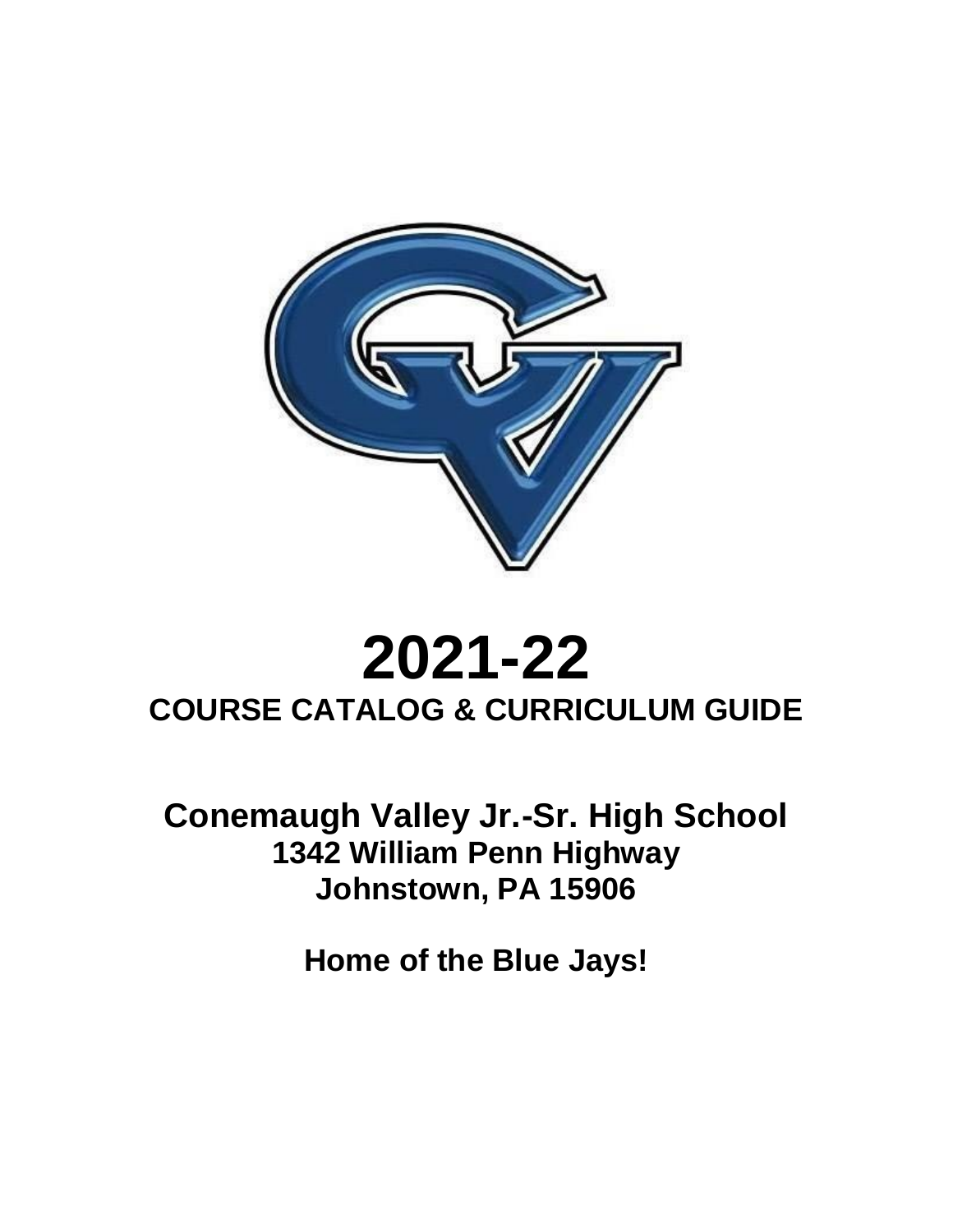# **Table of Contents**

| $\overline{2}$ |
|----------------|
| 3              |
| 4              |
| 5              |
| 5              |
| 6              |
| 6              |
| 7              |
| 8              |
| 10             |
| 11             |
| 13             |
| 14             |
| 16             |
| 19             |
| 21             |
| 22             |
| 23             |
| 24             |
| 26             |
| 27             |
| 28             |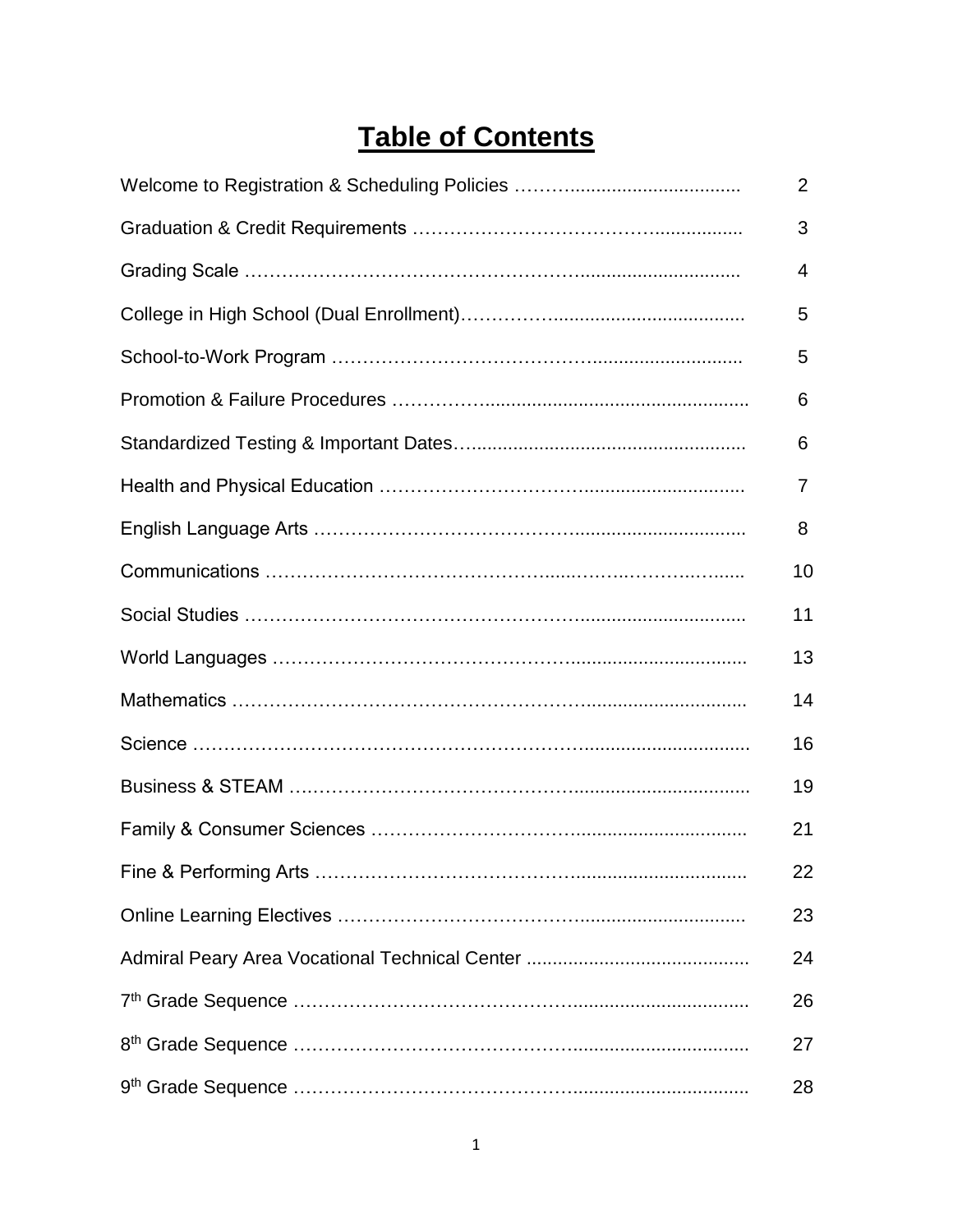# **Welcome to Course Registration**

Registration determines a student's high school educational experiences. Please read this guide carefully and select according to your 1) requirements, 2) needs, and 3) wants. Our goal at CVHS is to **make being a small school special for our students**. One way we can do that by diversifying the opportunities within our curriculum. We try to maximize our staff potential to offer our students a chance to compete as we prepare them for life's next big step. We support students who choose to enter the work force, enlist in the military, or continue their education.

We encourage you to seek assistance with course registration at the time students are scheduling. You may contact the main office to set up an appointment with our school principal or school counselor by calling 814-535-5523. You may also email Mr. Miller at jmiller@cvk12.org or Ms. Bergman at sbergman@cvk12.org.

# **Scheduling Policies**

### **CVHS has an eight (8) class schedule.**

- **1.** All students are required to schedule and carry at least seven (7) one credit courses plus the required Physical Education/Health course in order to realize as much education as possible during their high school years.
- **2.** If a student fails to submit a full schedule request prior to the end of the current school year, the principal and counselor shall schedule those subjects available to satisfy the minimum class requirements.
- **3.** Electives with fewer student requests will likely not be offered. Please keep this in mind when selecting alternative elective choices.
- **4.** Seniors in good academic standing may replace an elective with a Study Hall provided they are enrolled in at least two Honors Level or College in High School Courses.

### **Schedule Changing/Withdrawing**

- **1.** Students dropping an Honors course are not eligible for the Honors course of the same subject the following year. *Ex) Drop Honors English 8 = Not eligible for Honors English 9*
- **2.** Errors in scheduling can be corrected at anytime. *Ex) Scheduled in the wrong class.*
- **3.** Important 2021-22 Dates

| <b>Important Date</b>          | <b>Item/Deadline</b>                                                    |
|--------------------------------|-------------------------------------------------------------------------|
| August 6, 2021                 | Last day to request a schedule change.                                  |
| August 13, 2021                | Teachers' rosters are finalized.                                        |
| August 26 - September 10, 2021 | Add-Drop period - change must be supported in writing by<br>a teacher.  |
| After September 10, 2021       | Withdraw-Fail for the class unless overridden by building<br>principal. |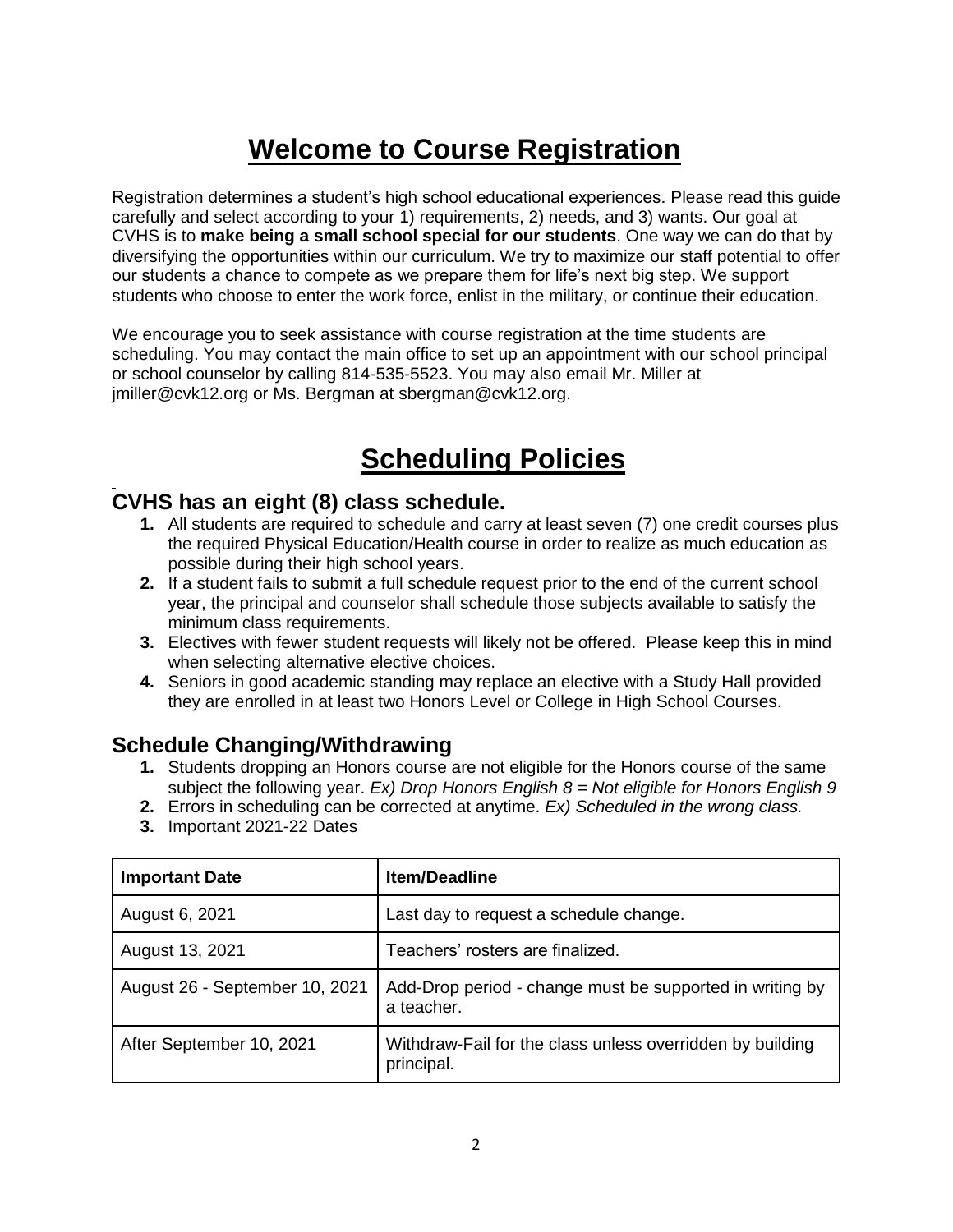# **Graduation & Credit Requirements**

- **1. Twenty-Five (25) credits\*\*** outlined in this guide
- **2. Comprehensive Career Plan** satisfactory completion in junior year

#### **3. Satisfactory completion of one of the plans below from PDE**

| Plan 1 | Proficient or Advanced on all Keystone Exams: Algebra I, Literature, Biology          |
|--------|---------------------------------------------------------------------------------------|
| Plan 2 | Earning PDE satisfactory composite score of 4452 on Keystone Exams and:               |
|        | Scoring proficient on at least one Keystone Exam<br>$\bullet$                         |
|        | No less than Basic on the remaining 2 Keystone Exams                                  |
| Plan 3 | Pass all courses associated with Keystone Exams and one of the following:             |
|        | Complete an alternative assessment (PSAT, SAT, ACT, ASVAB, etc.)                      |
|        | Satisfactorily complete advanced coursework (Dual Enrollment, etc.)                   |
|        | Complete a pre-apprenticeship<br>$\bullet$                                            |
|        | Earn acceptance in a 4-year nonprofit for college-level coursework                    |
| Plan 4 | Pass all courses associated with Keystone Exams and one of the following:             |
|        | Pass the NOCTI (CTC students)                                                         |
|        | Pass the NIMS assessment in an approved CTE concentration                             |
| Plan 5 | Pass all courses associated with Keystone Exams and demonstrate readiness for post-   |
|        | secondary engagement through three (3) pieces of evidence from your career portfolio. |
|        | Examples include:                                                                     |
|        | <b>ACT WorkKeys</b>                                                                   |
|        | <b>SAT Subject Tests</b><br>AP and Dual Enrollment Coursework                         |
|        |                                                                                       |
|        | <b>Higher Education Acceptance</b>                                                    |
|        | Community Learning Project (approved by administration)                               |
|        | Completion of an Internship, externship, co-op, or full-time employment               |

\**Subject to Change based on PDE, Special Education, or Approved Circumstantial Situations*

#### **Credit Requirements for Graduation (effective class of 2022) 25 credits required (Grades 9-12, including CPDLF students)**

| <b>Domaindor of crodits carnod as Electivos</b>                        |                                                         |  |  |  |
|------------------------------------------------------------------------|---------------------------------------------------------|--|--|--|
| 1 credit Computer Applications (taken once in HS)<br>4 credits Science |                                                         |  |  |  |
| 4 credits Social Studies                                               | 0.25 credit Introduction to Business (grade 9 rotation) |  |  |  |
| 4 credits Math                                                         | 2.4 credits Phys. Education/Health (taken each year)    |  |  |  |
| 4 credits English                                                      | 0.4 credit Real Life 101 (senior year)                  |  |  |  |

*Remainder of credits earned as Electives.* 

#### **Vocational Credit Requirements (Admiral Peary Vocational CTC) 25 credits required (Grades 9-12) - see page 22 for additional CTC information**

| 0.4 credit Real Life 101 (senior year)                                              |  |  |  |
|-------------------------------------------------------------------------------------|--|--|--|
| 2.4 credits Phys. Education/Health (taken each year)                                |  |  |  |
| 3 credits Social Studies<br>0.25 credit Introduction to Business (grade 9 rotation) |  |  |  |
| 1 credit Computer Applications (taken in grade 9 or 10)                             |  |  |  |
| 0.4 credits Current Events (.6 credits required for 3 year Cosmetology students)    |  |  |  |
| Remainder of credits earned at the Admiral Peary Vocational CTC.                    |  |  |  |
|                                                                                     |  |  |  |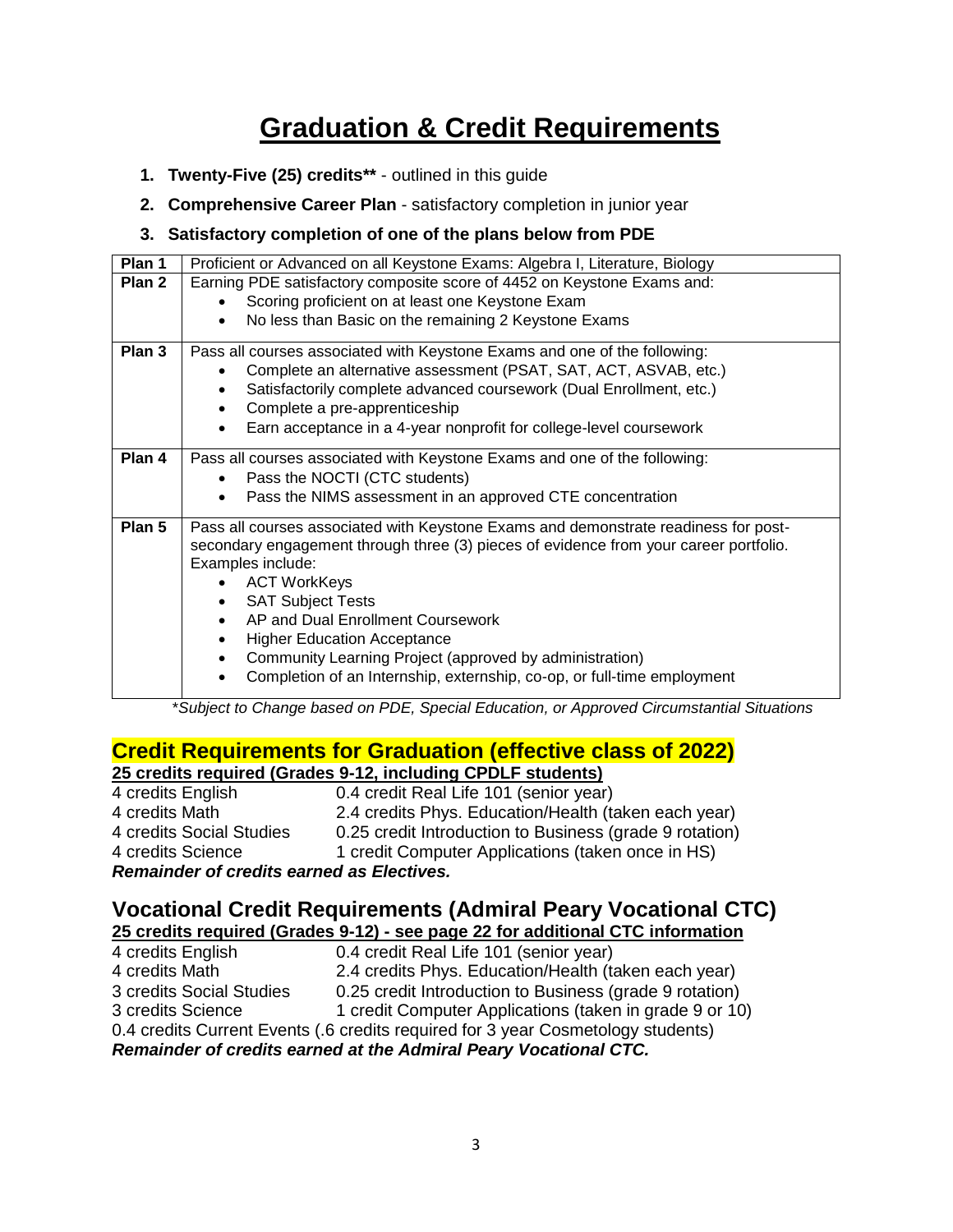# **Grading Scale/Earning Credits**

Students earn credits for courses when they have a passing grade at the end of the school year. To pass a course, students must have a final grade of 65% or better.

| Current Grading Scale             |   |           |  |
|-----------------------------------|---|-----------|--|
| <b>Letter Grade</b><br>Percentage |   |           |  |
|                                   | = | 100-93    |  |
| в                                 | = | $92 - 85$ |  |
| C                                 |   | 84-75     |  |
| D                                 | = | 74-65     |  |
| ⊏                                 |   | Below 65  |  |

### **Current Grading Scale**

The marking periods are divided into 4 nine-week cycles. Deficiency reports for grades below a "C" or below 75% in any subject area are sent home at the midpoint of each marking period.

Note: The minimum grade for a quarter in any class is a 45%. The maximum grade is 100%.

### **Weighted Grading Scale**

For the purpose of recognizing the additional effort and achievement associated with completion of courses demanding more than the usual quantity or intensity of study, a weighting system will be applied to the final student grade point averages, for purposes of computing class rank. The grading scale will not be retroactive to any courses completed in prior years before this policy was adopted.

A cumulative weighted grade point average and class rank will be calculated at the end of each grade level beginning in ninth grade when credits begin to accumulate. The cumulative weighted grade point average is based on final grades and completed credits.

The grading scale will be based on three levels of courses:

**Level I - The actual percentage**

**Level II - The percentage times 1.10**

**Level III - The percentage times 1.15**

The following is a list of current Level II and Level III courses:

| <b>Level II</b>   | <b>Level III</b>                  |
|-------------------|-----------------------------------|
| Calculus          | Anatomy & Physiology              |
| French III        | <b>Biology II</b>                 |
| French IV         | <b>College Calculus</b>           |
| Honors English 9  | <b>College Chemistry</b>          |
| Honors English 10 | <b>Honors American Government</b> |
| Honors English 11 | Honors English 12                 |
| Honors Biology I  | Introduction to College Physics   |
| Spanish III       | <b>Public Speaking</b>            |
| Spanish IV        |                                   |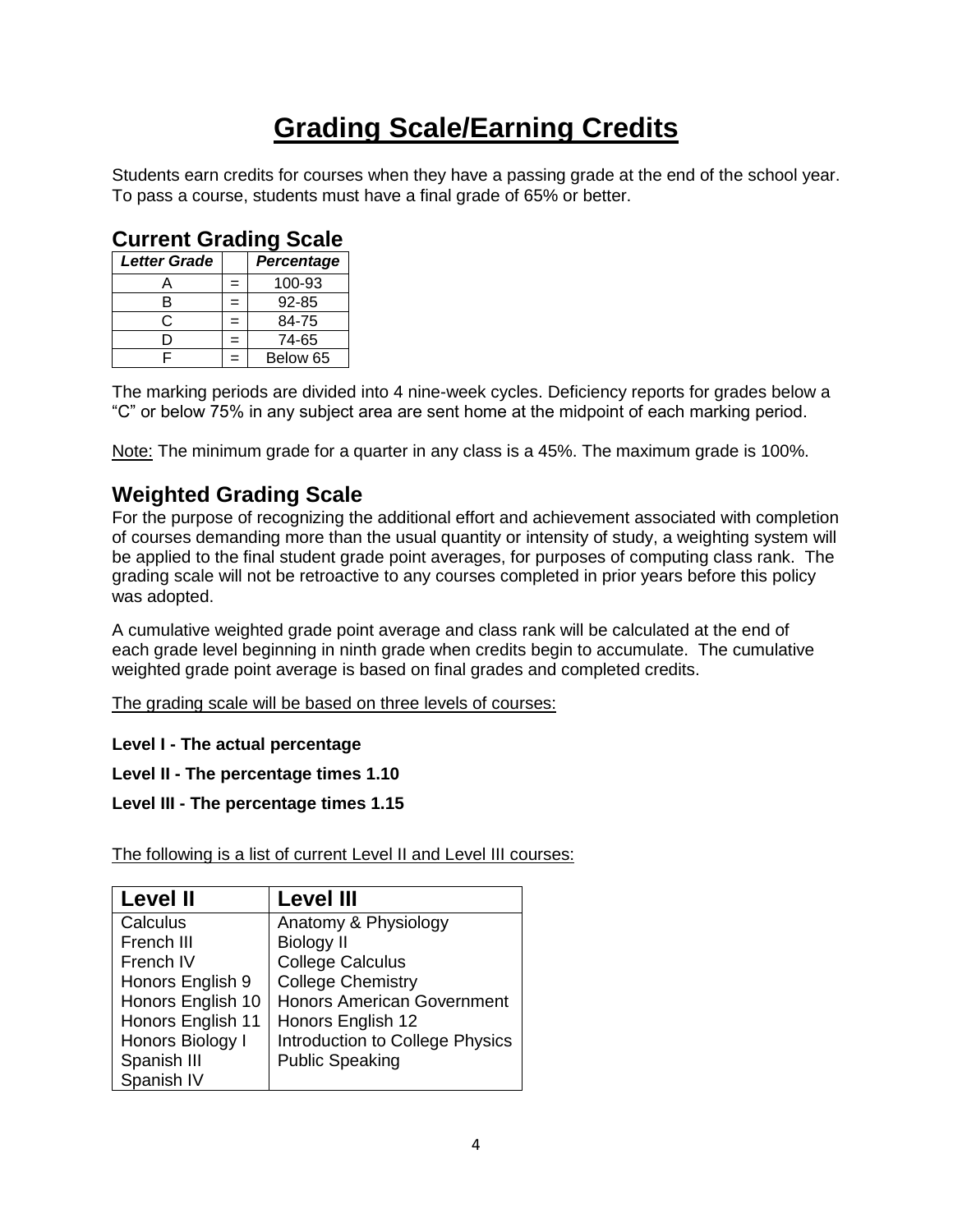# **College in High School Courses (Dual Enrollment)**

Partnerships exist between Conemaugh Valley High School and various colleges to offer students the opportunity to earn college credit while enrolled in their high school courses. Currently partnerships exist with Saint Francis University, Mount Aloysius College, University of Pittsburgh, and Pennsylvania Highlands Community College.

All registration forms, fees, and **deadlines** are set by the college offering the course and made payable directly to the college. The credit will appear on an official college transcript that needs to be requested **DIRECTLY** from the college and can be sent to various colleges for transfer of credit. While most colleges will honor the credit earned through College in High School, we strongly recommend that students inquire at the college of their choice for clarification of how the credits may be applied to their intended major.

**Conemaugh Valley High School has no jurisdiction over registration procedures, forms, fees, and deadlines set by the colleges or the transferring of credit to post-secondary institutions.** 

| <b>High School Course Name</b>      | <b>College Partner</b>        | <b>Credits</b> | <b>Equivalent</b> |
|-------------------------------------|-------------------------------|----------------|-------------------|
| <b>Honors American Government</b>   | Pennsylvania Highlands CC     | 3              | <b>GOV 100</b>    |
| <b>College Chemistry</b>            | <b>Mount Aloysius College</b> | 4              | CH 101            |
| <b>College Introductory Physics</b> | <b>Mount Aloysius College</b> | 4              | SC <sub>103</sub> |
| Honors English 12                   | Pennsylvania Highlands CC     | 3              | <b>ENG 110</b>    |
| <b>Public Speaking</b>              | Pennsylvania Highlands CC     | 3              | <b>COM 101</b>    |
| <b>College Calculus</b>             | University of Pittsburgh      | 4              | <b>MATH 220</b>   |

#### **Current College in High School Offerings**

# **School-to-Work Program**

The School-to-Work Program is designed to give seniors an opportunity to balance studies with having a job. This NO CREDIT opportunity permits students to work more hours during the week if they qualify as a motivator to keep focused on behaviors, attendance, and grades. Seniors may bypass elective courses if they qualify by:

- having enough credits to graduate by only passing their core requirements.
- holding a job where they average 15 hours or more of work per week.
- maintain passing grades in their core classes.
- providing their own transportation (if leaving school early).

Interested seniors should make an appointment with Ms. Bergman to get the application and all other relevant details.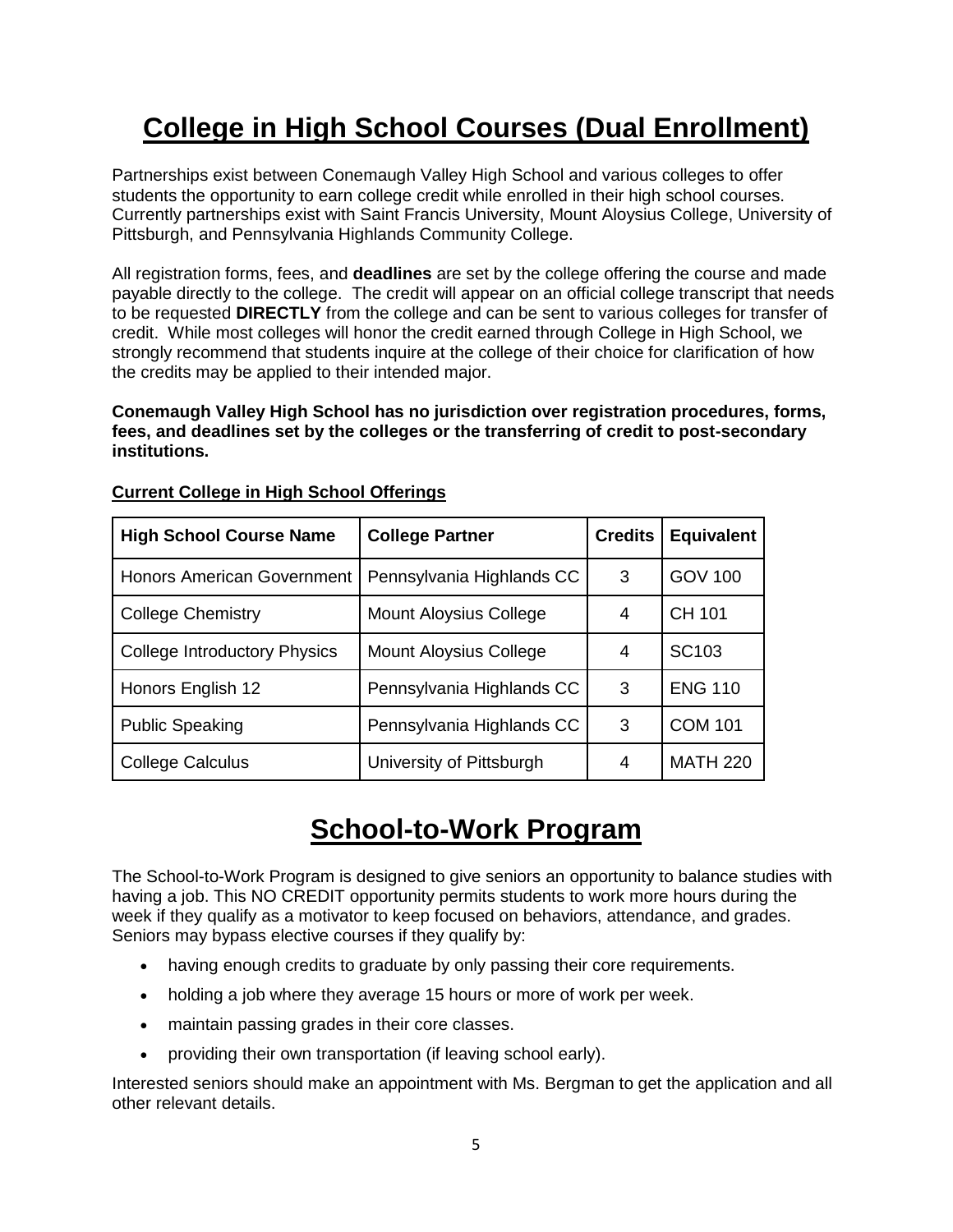# **Promotion & Failure Procedures**

Course Failure - occurs when a student receives less than a 65% for a final grade.

Course Recovery Options - Grades 9 through 12

- **1.** You may retake the class the next year at CV, if credits and schedule permit.
- **2.** You may pay for summer course recovery through...
	- **a.** The Learning Lamp
	- **b.** Keystone Credit Recovery
	- **c.** Other approved organizations (must request specifically)
- **3.** Parents/Guardians must contact the high school to receive the information.

Promotion Policy - Grades 9 through 12 – placed in homerooms based on credits earned.

| <b>Grade Level</b> |           | <b>Designation   Number of Earned Credits</b> |
|--------------------|-----------|-----------------------------------------------|
|                    | Freshman  | $0 - 6.25$                                    |
| 10                 | Sophomore | $6.5 - 12.5$                                  |
| 11                 | Junior    | 12.75-18.75                                   |
| 12                 | Senior    | 19 or more                                    |

#### Promotion Policy - Grades 7 and 8

- **1.** Students may be retained in their current grade level if they fail...
	- **a.** 2 major subjects or
	- **b.** 1 major subject and 2 minor subjects
- **2.** Major subjects are defined as courses that meet a minimum 5 periods per week for the entire school year. All other subjects are considered minor.
- **3.** Students may take and successfully complete summer course recovery options to avoid grade retention.

# **Standardized Testing & Important Dates**

#### State Testing (PSSAs & Keystones)

- **1.** Students are required to participate in state testing unless opted out by a parent or guardian.
- **2.** To assist students with their state testing, any student who does not score proficient on the Keystone Exams (Algebra, Literature, Biology) will be either scheduled into a *Keystone Remediation Program*.

Key Dates for 2021-2022 Testing Windows End of Q1: October 28, 2021 PSSA ELA: April 25-29, 2022 End of Q4: May 27, 2022 (graduation) spring Keystones: May 16-27, 2022

End of Q2: January 18, 2022 PSSA Math & Science: May 2-13, 2022 End of Q3: March 23, 2022 Winter Keystones: December 1-15, 2021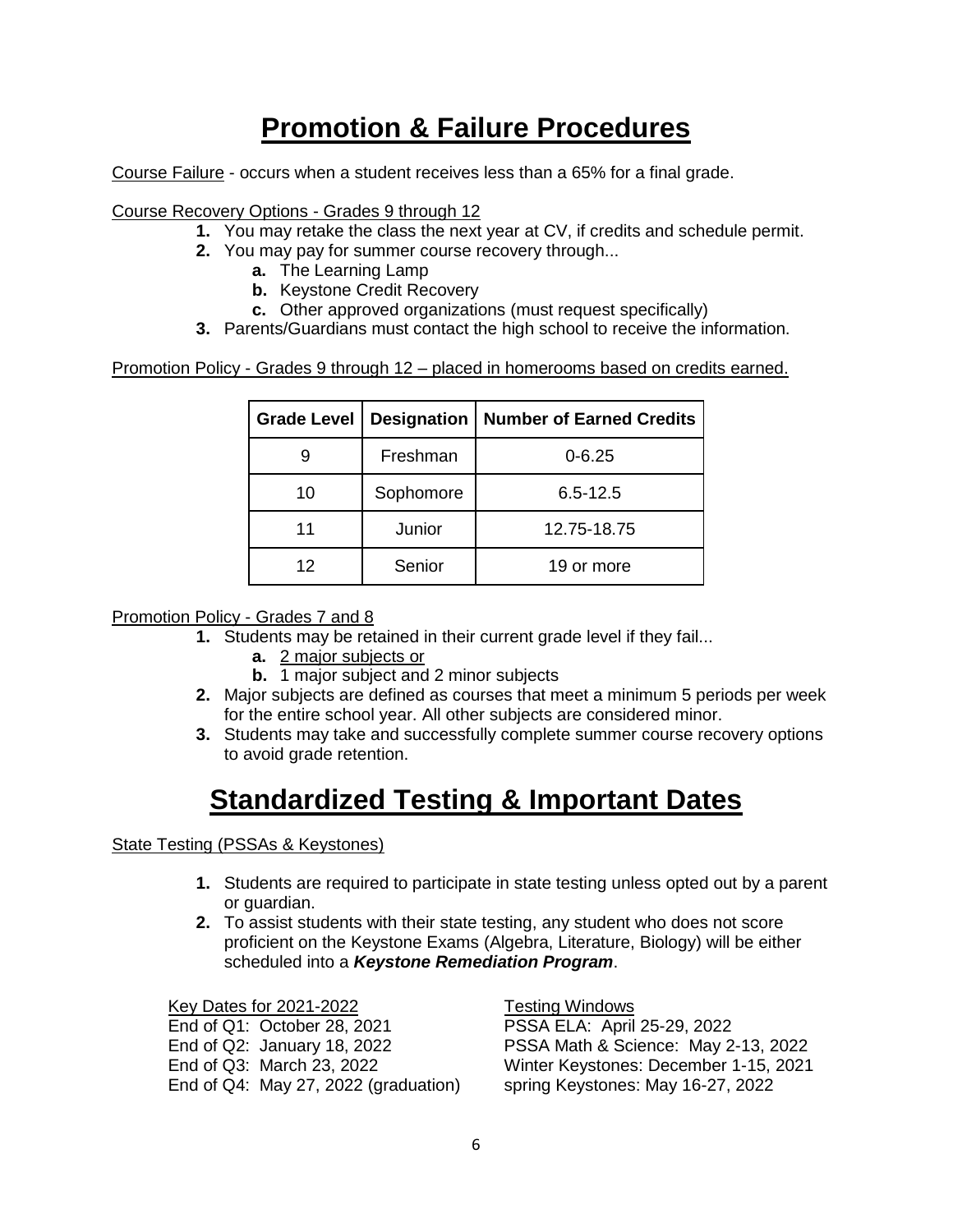# **Health & Physical Education Curriculum**

### *(012/020) Physical Education* **2 Pds/Week - 36 Weeks - 0.40 Credit**

Students will take this course to fulfill a physical education requirement. The planned course will consist of modified games, team sports, and life-long activities. The emphasis will be placed on student problem solving and interaction with peers. Students will learn the importance of sportsmanship and positive interaction with other classmates.

**T**he 9th Grade Health Course is designed to provide the student with the knowledge and information necessary to maintain physical, emotional and social well-being. A major emphasis is also placed on STD's, contraceptives, and human reproduction. Along with in-depth concepts of macro and micronutrients.

# *(1310) Health 10* **1 Period/Week - 36 Weeks - 0.20 Credit**

The  $10<sup>th</sup>$  Grade Health Course is designed to provide the student with the knowledge and information necessary to maintain physical, emotional and social well-being. A major emphasis is also placed on illegal and prescription drugs along with CPR and nutrition.

# *(1311) Health 11* **1 Period/Week - 36 Weeks - 0.20 Credit**

The  $11<sup>th</sup>$  Grade Health Course is designed to provide the student with the knowledge and information necessary to maintain physical, emotional and social well-being. A major emphasis is also placed on the dieting aspect of nutrition and chronic disease.

*(1312) Health 12* **1 Period/Week - 36 Weeks - 0.20 Credit**

. The  $12<sup>th</sup>$  Grade Health Course is designed to provide the student with the knowledge and information necessary to maintain physical, emotional and social well-being. A major emphasis is also placed on different types of chronic disease.

### *(1309) Health 9* **1 Period/Week - 36 Weeks - 0.20 Credit**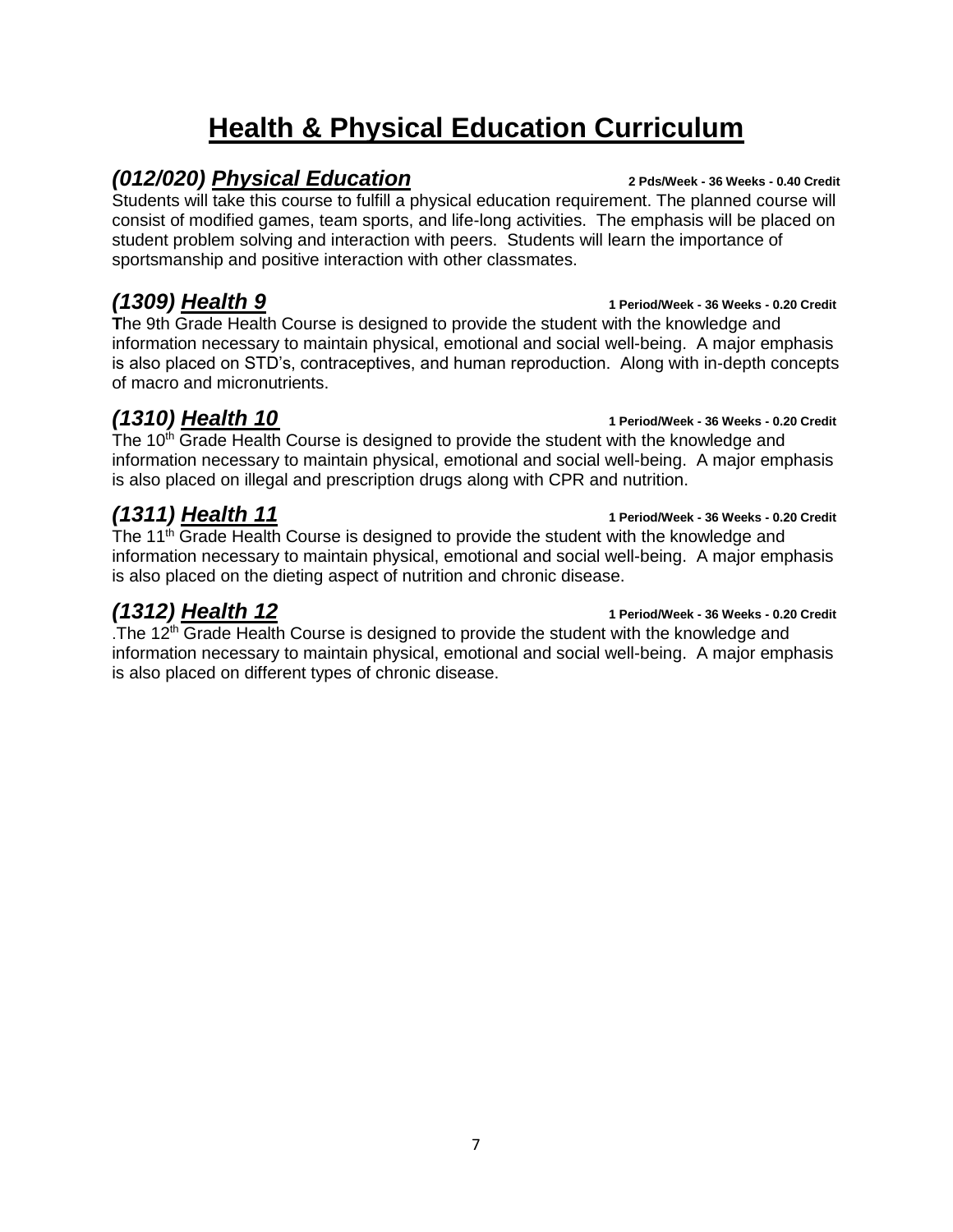# **English Language Arts Curriculum**

*(109) English 9* **5 Periods/Week - 36 Weeks - 1.0 Credit**

This course includes the study of various short stories, *The Odyssey*, and finally Shakespeare's *Romeo & Juliet*. Students will also study vocabulary and participate in journal writing. Various projects and presentations, several requiring group collaboration, are implemented throughout the year. In addition, students will conduct research focusing on credible sources and citing sources. They will use their research to compose research papers using the current MLA format.

# *(110) English 10* **5 Periods/Week - 36 Weeks - 1.0 Credit**

This course includes studies in reading and writing. Students will engage in both fiction and nonfiction works. Students will complete a novel unit which includes independent reading, written response to reading, and extended exploration of reading. Students will also complete various writings including properly sourced documents. An emphasis will be placed on vocabulary acquisition and practice of grammar/editing skills. This course will also use student performance data to focus on intensive preparation for the Keystone Exam. Students are not permitted to schedule more than two (2) English classes in a year, regardless of academic deficiencies.

# *(111) English 11* **5 Periods/Week - 36 Weeks - 1.0 Credit**

Using a variety of strategies, we trace American Literature from the oral culture and poetry of Native Americans to the drama of the mid-twentieth century. We examine poetry, sermons, orations, essays, aphorisms, autobiography, satire, short stories, novels nonfiction, and drama. The year begins with the Delaware creation myth "The Walam Olum" and ends with Lorraine Hansberry's "A Raisin in the Sun." Students are required to complete a career paper and presentation as part of their Senior Portfolio. Students are not permitted to schedule more than two (2) English classes in a year, regardless of academic deficiencies.

# *(112) English 12* **5 Periods/Week - 36 Weeks - 1.0 Credit**

This course includes an overview of British Literature with a focus on *Beowulf, Chaucer, Shakespeare*, and various poetry examples. Students are required to cite all sources used in all writing assignments using proper MLA format. Students are also expected to do a variety of independent reading throughout the year. Students are not permitted to schedule more than two (2) English classes in a year, regardless of academic deficiencies.

# *(121) Honors English 9* **5 Periods/Week - 36 Weeks - 1.0 Credit**

*Prerequisite: 98%+ in English 8 OR 93%+ in Honors English 8 AND Proficiency on PSSA 8* This course includes units on short stories, classical literature, poetry, writing skills, a research paper complete with a Works Cited page and citations, public speaking with a persuasive speech presented by each student, a study in Shakespeare and independent reading and study of a novel. Some works include Shakespeare's *Romeo and Julie*t, Homer's *Odyssey* and Golding's *Lord of the Flies*. Grammar and journal writing are also implemented throughout the year. Intense weekly vocabulary lessons are stressed for the enhancement of SAT verbal skills.

#### 8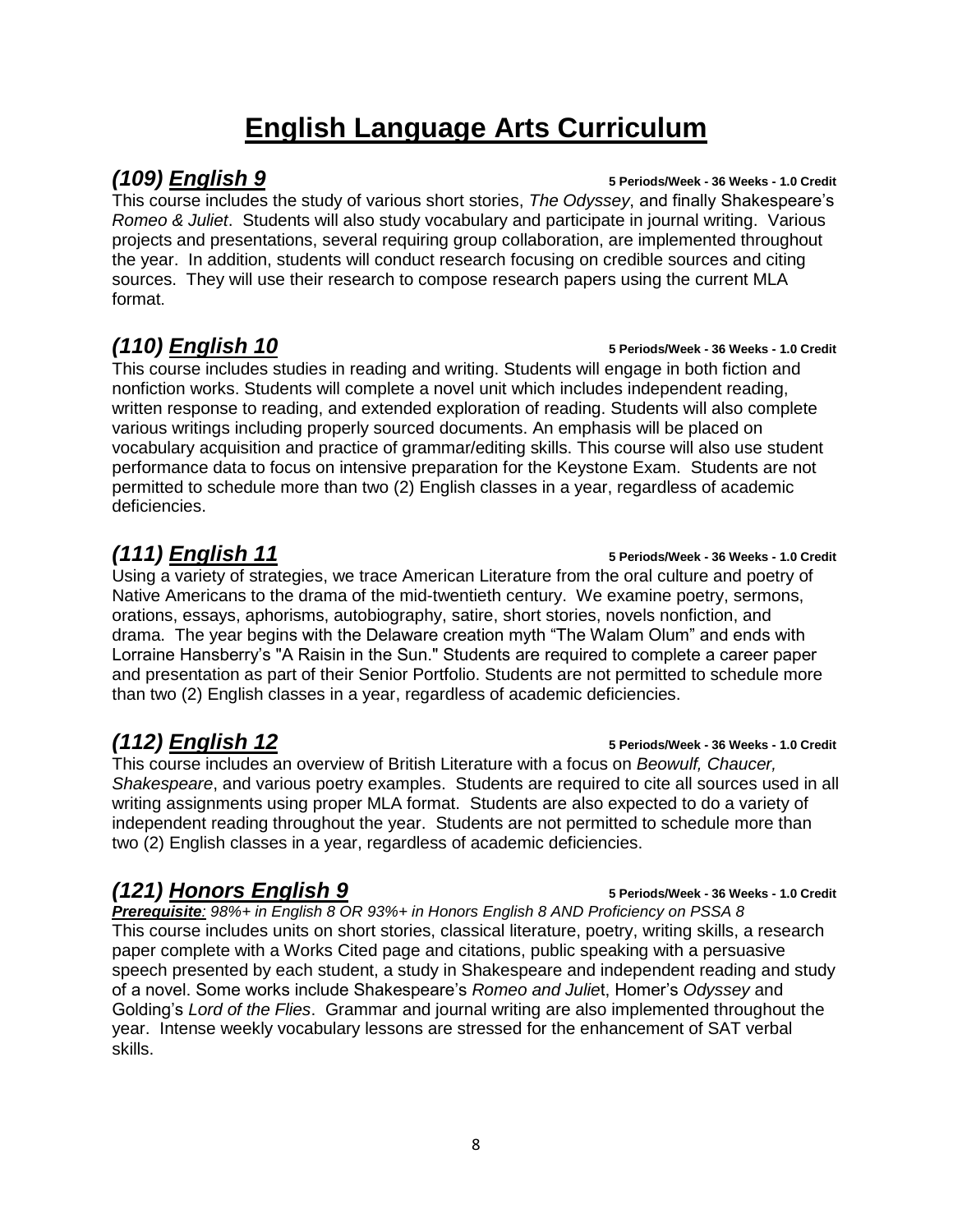### *(122) Honors English 10* **5 Periods/Week - 36 Weeks - 1.0 Credit**

*Prerequisite: 98% or higher in English 9 or 93% OR higher in English 9 Honors* Emphasizes improving reading skills. A much-accelerated look at the various genres of literature as well as different forms of nonfiction. The novel The Old Man and the Sea is read and discussed at length, as well as the play The Merchant of Venice. Vocabulary is stressed throughout the year.

## *(123) Honors English 11* **5 Periods/Week - 36 Weeks - 1.0 Credit**

**Prerequisite***: 98%+ in English 10 or 93%+ in Honors English 10 & Proficiency on Keystone Literature* A much accelerated look at American Literature with an emphasis on critical thinking, analysis, and literary criticism. The same historical time periods as the regular American Literature class is covered, however, more detailed, complex and less accessible material such as modern poetry. Students are also required to write a research paper evaluating a career choice, which is part of the senior project.

## *(117) Honors English 12* **5 Periods/Week - 36 Weeks - 1.0 Credit**

**Prerequisite***: 98%+ in English 11 or 93%+ in Honors English 11 & Proficiency on Keystone Literature* Recommended for all college students, this course involves critical reading, intensive writing, listening, speaking, and research. The concept of critical and evaluative thinking underlies all of the activities of the course. This course can be taken for college credit through the College In High School Program through Pennsylvania Highlands Community College.

# *(124/1241) SAT Preparation* **5 Periods/Week - 36 Weeks - 0.5 Credit Math/0.5 Credit English**

The SAT Preparation course is to prepare college bound students to excel on both the verbal and math sections of the SAT taken for college admissions. Heavy focus on test taking skills, Math/ELA test content, and practice exams. Students will receive an SAT text which they can keep.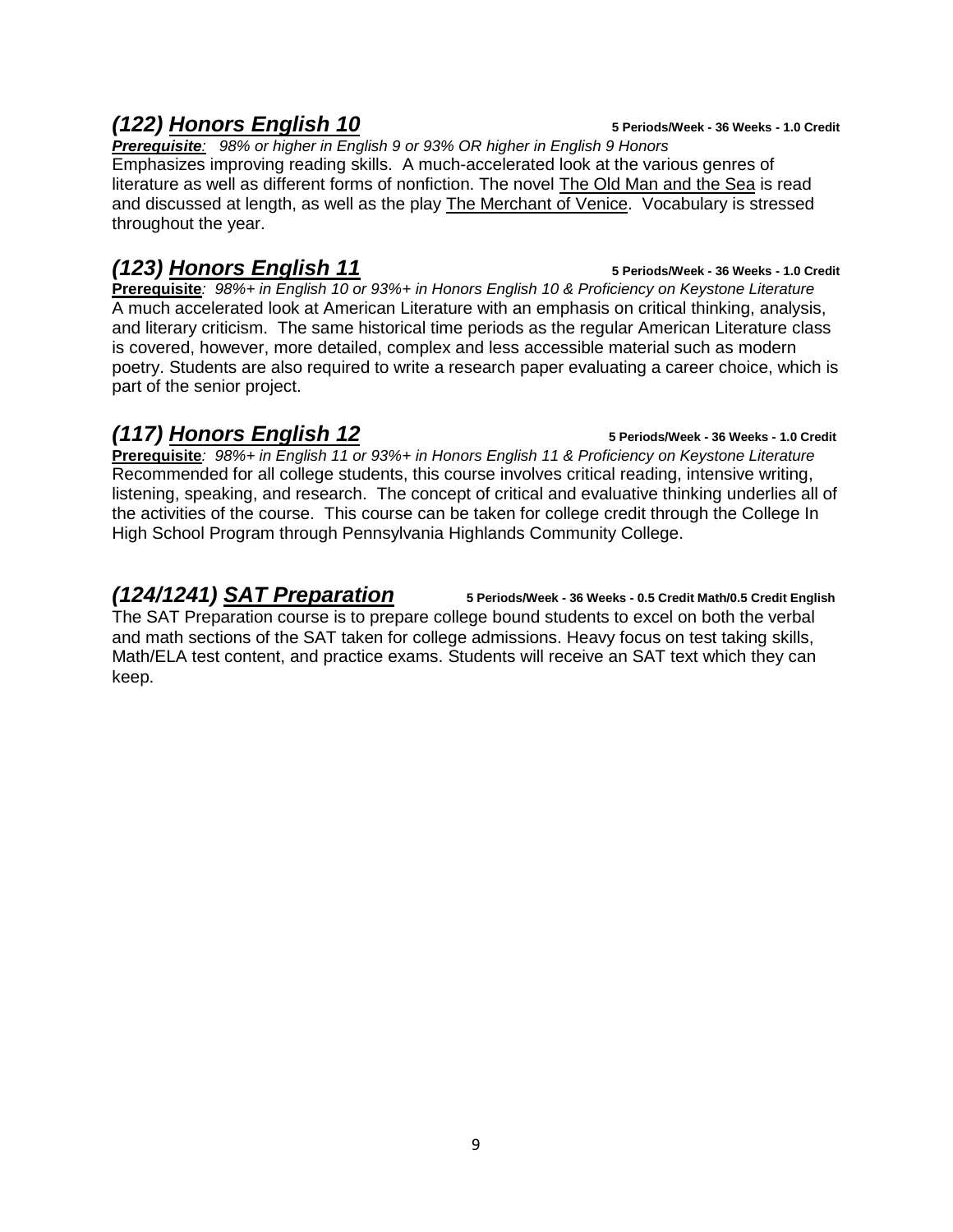# **Communications Curriculum**

## *(135) Newspaper* **5 Periods/Week - 36 Weeks - 1.0 Credit**

Students enrolled in this course are responsible for producing the high school newspaper, The Conemaugh V. Basic journalism, photography, computer, organizational, and writing skills are taught and applied to the production of this publication. Students will also be expected to complete chapters in the Journalism textbook and will be assessed on chapter tests, worksheets, homework and projects. They will also be assessed on the quality of their work and their ability to meet a deadline.

# *(0231) Intro to Public Speaking* **5 Periods/Week - 9 Weeks - 0.25 Credit**

All 9th grade CV students will take this course as part of their grade 9 rotation. This course is designed to have students learn to be comfortable speaking in front of others. A focus on genuine human interaction as well as positive communication skills will be the forefront of the course. They will be asked to give speeches on topics they feel comfortable discussing. This course can be a precursor for taking Public Speaking as a College in High School credit and/or applying for CVTV in grades 10-12.

# *(231) Public Speaking* **5 Periods/Week - 36 Weeks - 1.0 Credit**

This course is designed to help the student build confidence in the theory and practice of public speaking, with the emphasis on the speaker-audience relationship. Skills include analyzing the speaking situation, choosing appropriate topics, conducting research, organizing ideas, utilizing evidence, using voice and body to deliver public speeches effectively to a live audience, and developing the ability to listen actively and critically. This is a dual enrollment course with Penn Highlands. Part of this class involves video- recording the daily announcements that the student body and teachers will watch in the morning. The students in the class will serve as the broadcasters, thus practicing the art of public speaking.

This course is designed for the study and practice of the basic elements of broadcast journalism and video production. Students who enroll in the course will be responsible for the production of the morning announcements for CVHS. The course will emphasize news-gathering, writing, video recording and editing. Students will also be required to identify various news sources and use interview skills to create stories. It also requires that each student work in a cooperative environment and show leadership skills in managing personalities and talents of all students while working on our production. Time spent out of class covering various CV events may be required.

#### *(139) C.V.T.V.* **5 Periods/Week - 36 Weeks - 1.0 Credit**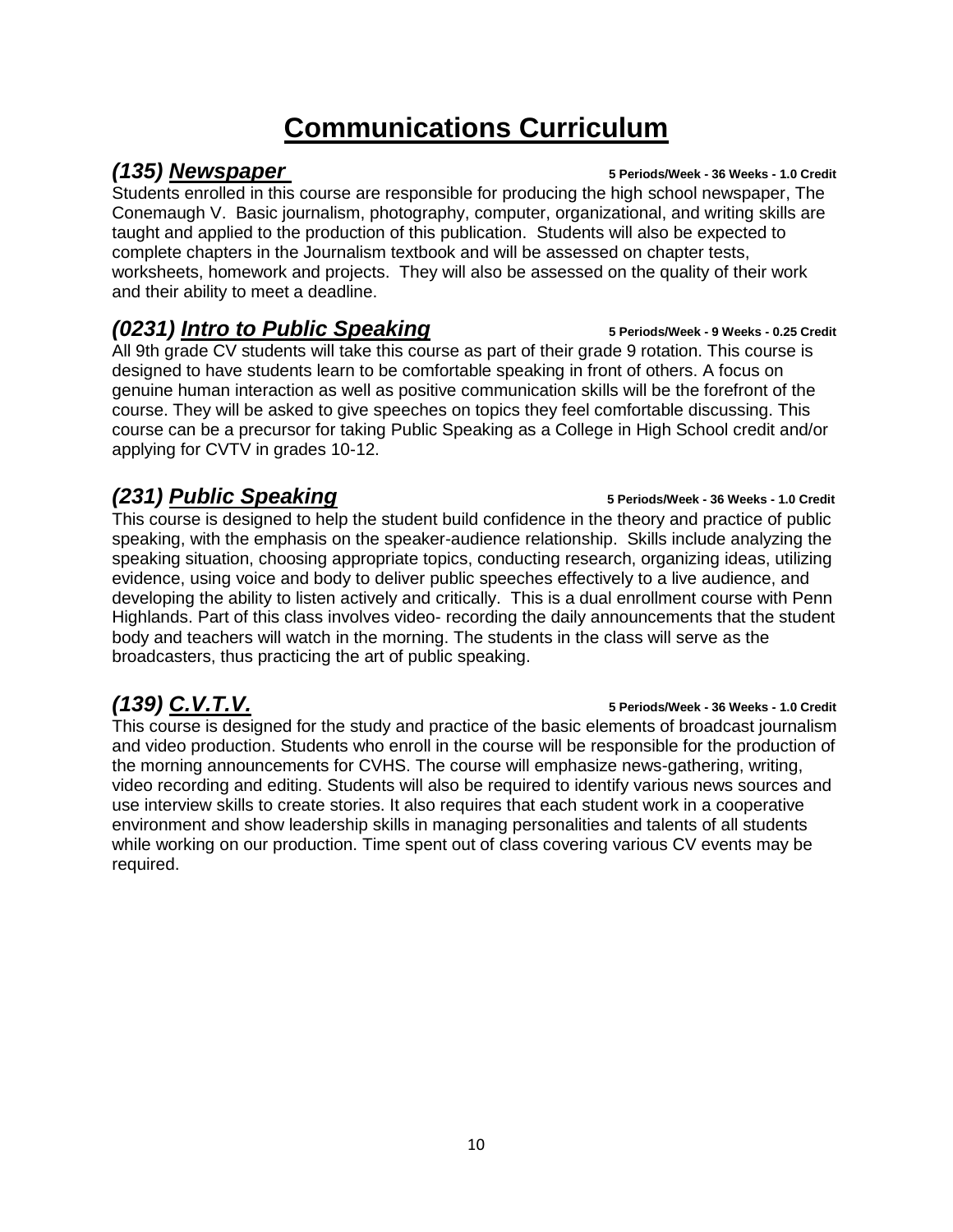# 11

# **Social Studies Curriculum**

## *(211) American History II* **5 Periods/Week - 36 Weeks - 1.0 Credit**

This course is intended to help the student understand and examine the period in American History from the period of industrialization, America's rise to a world power through World Wars I and II, and the Cold War to the mid 1950's.

# *(212) American History III* **5 Periods/Week - 36 Weeks - 1.0 Credit**

This course is intended to help the student understand and examine the period in American History from the 1950's to the present. It will include the Civil Rights Movement of the 1950's and 1960's, the general civil unrest through the early 1970's as a result of Vietnam and civil rights, and the Nixon/Watergate years.

## *(214/215) Psychology/Sociology* **5 periods/Week - 18Weeks - 0.50 Credits each**

This course will provide students with practical insight into human behavior. These insights are the result of past and present studies and research data. Information will be examined that will provide details about the practical and relevant use of psychology. This is an elective and does not count as a History requirement for graduation. Students will study how people's lives are shaped, the social environment, and in turn, how that environment is shaped by people. We will explore the effects of cultural diversity. The course will investigate human adaptability and analyze the connection between individual actions and the larger social world. This is an elective and does not count as a History requirement for graduation.

## *(0220) American Government/Economics* **5 Periods/Week - 36 Weeks - 1.0 Credit**

The American Government course will explore, with the students, an overview of America's system of government. The overview will consist of a study beginning with various forms of government, democratic principles, and the Constitution, with an understanding of our governing process. This study of American Government will provide a civic education with the understanding that the roles, and responsibilities of a citizen must be active, rather than passive participation. Economics is an introductory course that will explore the basic economic problems facing all societies. It will focus on the structure and values underlying the American economic system. Heavy emphasis will be placed upon the operation of a market economy. Various activities will be used to help lead to an understanding of a market economy and other practical applications that students will use the rest of their lives.

# *(218) Honors American Government* **5 Periods/Week - 36 Weeks - 1.0 Credit**

#### *Prerequisite: 95% or higher in Civics, American History II, and III*

This course introduces the student to the processes and institutions of the American national government. The course examines the evolution of the principles, form and operation of the national government system with special emphasis on constitutional issues, the President, Congress, the judicial system, the party system, and public opinion and the media in politics. This class is offered as dual enrollment in conjunction with Pennsylvania Highlands Community College for college credit.

## *(226) Civics* **5 Periods/Week - 36 Weeks - 1.0 Credit**

This course increases the understanding of how and why people voluntarily come together to make the necessary rules governing behavior in order to preserve the rights of all. It explains how our government is organized and operates. It also examines our role as a citizen and explains how government relates to and affects our lives socially and economically.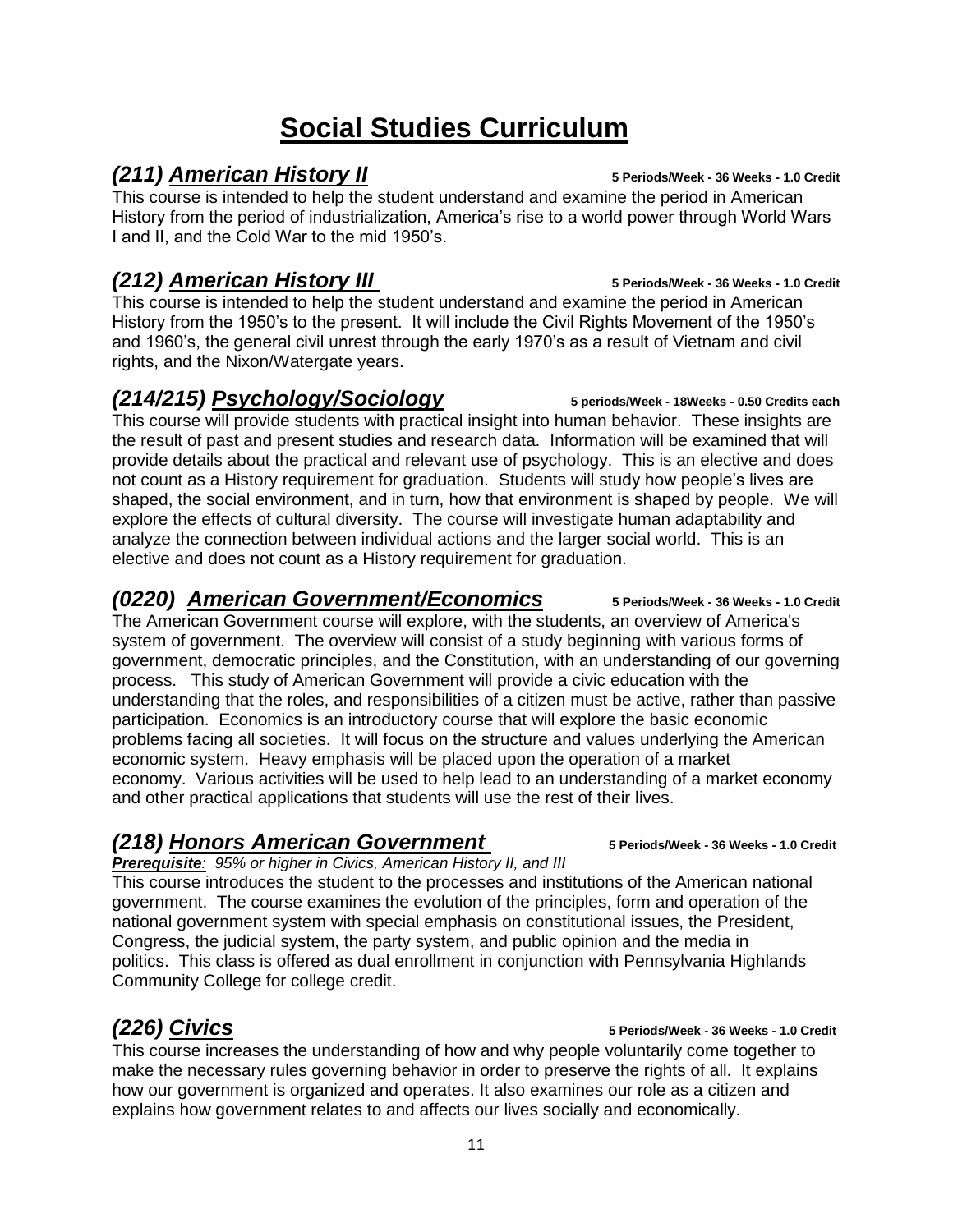### *(230) Global Issues* **5 Pd/Week - 36 Wks. - 1.0 Credit**

What is terrorism? What causes terrorism? How can states defeat terror organizations? How can the United States protect citizens while still protecting a right to privacy? These are all questions that have come to the forefront of U.S. politics and international relations in the wake of the 9/11 attacks. Although terrorism has existed for many years, this phenomenon has become one of the most pressing problems facing our world in the 21st century. This course seeks to answer the aforementioned questions from a global perspective with a focus on terrorism and the United States.

### *(235) U.S. Film History* **5 Pd/Week - 36 Wks. - 1.0 Credit**

Since the late 19th Century, showing the history of the United States through film has been an important part of our culture. Films have generated interest in American History. This course will investigate Hollywood's take on a variety of subjects ranging from the American Revolution, the Civil War, World War II, and the September 11 Attacks. The class focuses on analyzation of several films, including speaking and writing intensive through research of historical events that inspired the films and discussion to follow each viewing. Students wishing to take this course must have a permission slip signed by a parent/guardian.

### *(028) Intro to Criminal Justice* **5 Pd/Week - 36 Wks. - 1.0 Credit**

This class will analyze and examine Crime in America, policing, the court system and judicial process, corrections, drugs, terrorism, and high-technology/cyber crimes. The main four points of this course will focus on police work, adjudication in regards to how a courtroom functions, the structure, and sentencing. How the correction system works including probation, parole, and prisons. The last part of the course would focus on special issues such as the juvenile system, drugs, crime, and high-technology crimes. This course is designed for students in grades 10 through 12 who may have an interest in the Criminal Justice field after high school.

## *(236) History of Sports* **5 Pd/Week - 36 Wks. - 1.0 Credit**

This course is a comprehensive history of sports. Sports are a major part of the carving of our nation's and world's history. We will begin by examining the global origin of athletics and the ways that popular sports and rules have changed over time and migrated to today's society. Throughout the year we will discuss contemporary issues and controversy in sports - including but not limited to: PEDs and other illegal drugs, rivalries, media rights, brain trauma, civil rights, tragedies, athletic finances and franchises, college recruitment, bracketology, and many other relevant related topics.

## *(237) Mystery, Mythology, & Folklore* **5 Pd/Week - 36 Wks. - 1.0 Credit**

During the 1st semester, students will study and gain insights into a specific genre of literature. We will also examine elements of unsolved events in history and cryptozoology. During the 2nd semester, students will focus on the geography of the Ancient World. There is also an emphasis on the key figures, heroes, and the monsters of the ancient religions of the areas of China, Scandinavia, Greece, Rome, the Middle East, Africa, and others.

# *(201) Current Events* **<sup>1</sup> Period/Week - 36 Weeks - 0.20 Credit**

*REQUIRED CREDIT FOR ALL ADMIRAL PEARY VOCATIONAL CTC STUDENTS* This course offers an in depth look at the happenings in today's world. Students read current events and are tested. It is a required Social Studies course for graduation for the vocational/technical curriculum.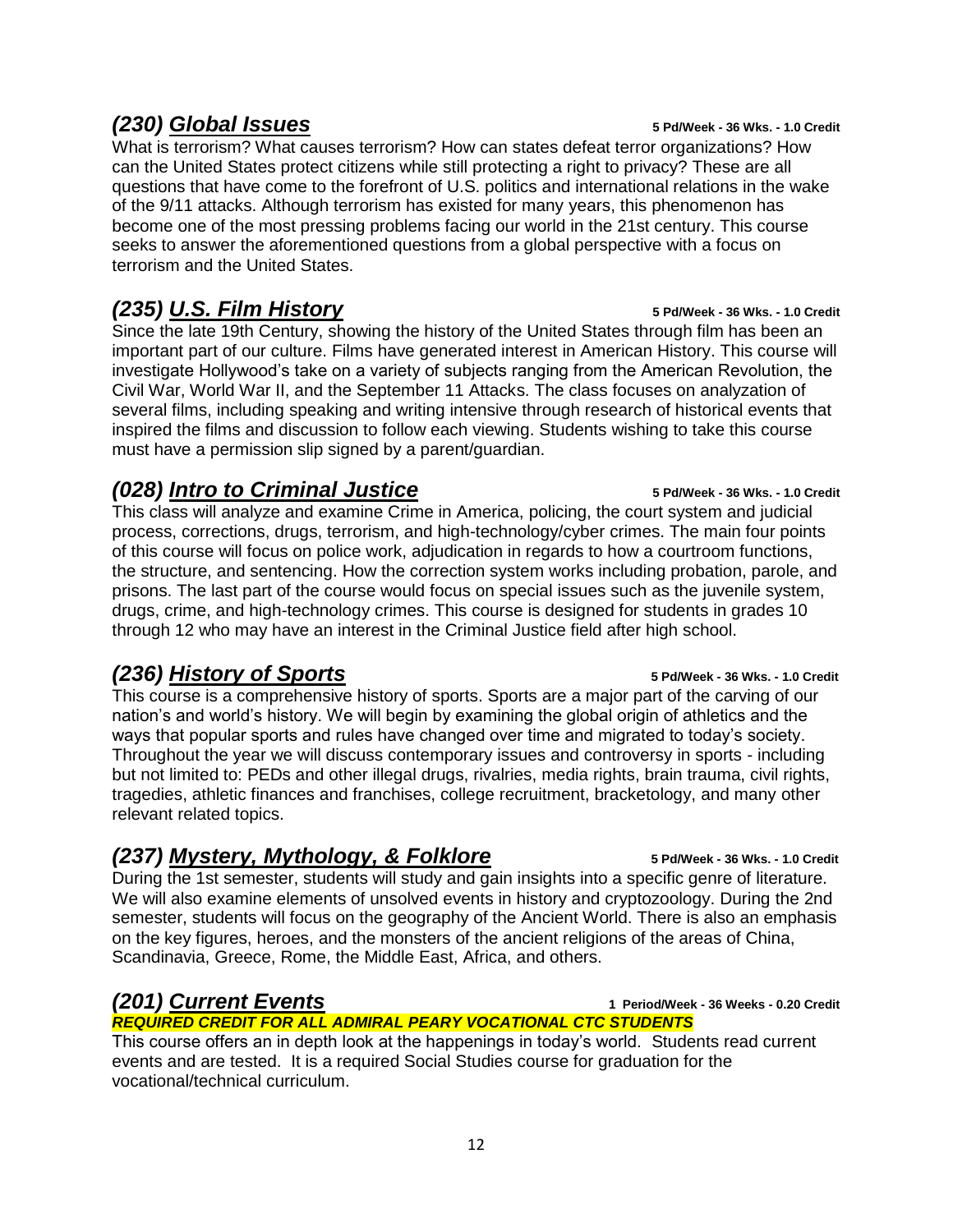# **World Language Curriculum**

# *(301) French I* **5 Pd/Week - 36 Wks. - 1.0 Credit**

**Prerequisite:** 75% or higher in academic English 8

In French I, the student learns basic conversation skills that a teenager would use in a Frenchspeaking country. This year's study also includes detailed pronunciation lessons, basic grammar and vocabulary and a cultural emphasis on France and its early history.

# *(302) French II* **5 Pd/Week - 36 Wks. - 1.0 Credit**

**Prerequisite***:* 75% or higher in French I.

French II continues the study of grammar structures through the past tense, speaking skills, vocabulary, and a cultural emphasis on French-speaking areas other than France and famous French people. A brief study of French history includes the Renaissance and Classicism.

# *(303) French III* **5 Pd/Week - 36 Wks. - 1.0 Credit**

**Prerequisite***:* 85% or higher in French II. LIKELY AN ONLINE COURSE Third year French includes advanced grammar, speaking skills, a modern French novel, and a cultural emphasis on famous French people and classical French stories. A history unit includes the French Revolution and Napoleon.

*(304) French IV* **5 Pd/Week - 36 Wks. - 1.0 Credit Prerequisite**: 85% or higher in French III. French IV involves the completion of grammar studies, speaking skills, a classical French novel, and current French movies.

**Prerequisite:** 75% or higher in academic English 8.

Spanish I focuses on the development of the four language skills: listening, speaking, reading, and writing. Students' global awareness is expanded as they are introduced to the Spanishspeaking world.

**Prerequisite***:* 75% or higher in Spanish I.

Spanish II continues the communicative approach as students gradually expand their study of grammar. Students apply acquired language skills in real-life situations and writing tasks. Readings come from a variety of sources. This year's cultural emphasis is on Spain.

# *(307) Spanish III* **5 Pd/Week - 36 Wks. - 1.0 Credit**

**Prerequisite:** 85% or higher in Spanish II. LIKELY AN ONLINE COURSE Spanish III builds upon grammatical accuracy and continues the development of oral and listening proficiency. Reading skills are strengthened through a selection of South American legends and stories. These readings enhance this year's cultural study of South American countries.

*(308) Spanish IV* **5 Pd/Week - 36 Wks. - 1.0 Credit Prerequisite:** 85% or higher in Spanish III. Spanish IV involves advanced grammatical studies and communicative practice skills. Literary readings are presented to provide insight of the past, present, and future Hispanic world.

#### *(305) Spanish I* **5 Pd/Week - 36 Wks. - 1.0 Credit**

*(306) Spanish II* **5 Pd/Week - 36 Wks. - 1.0 Credit**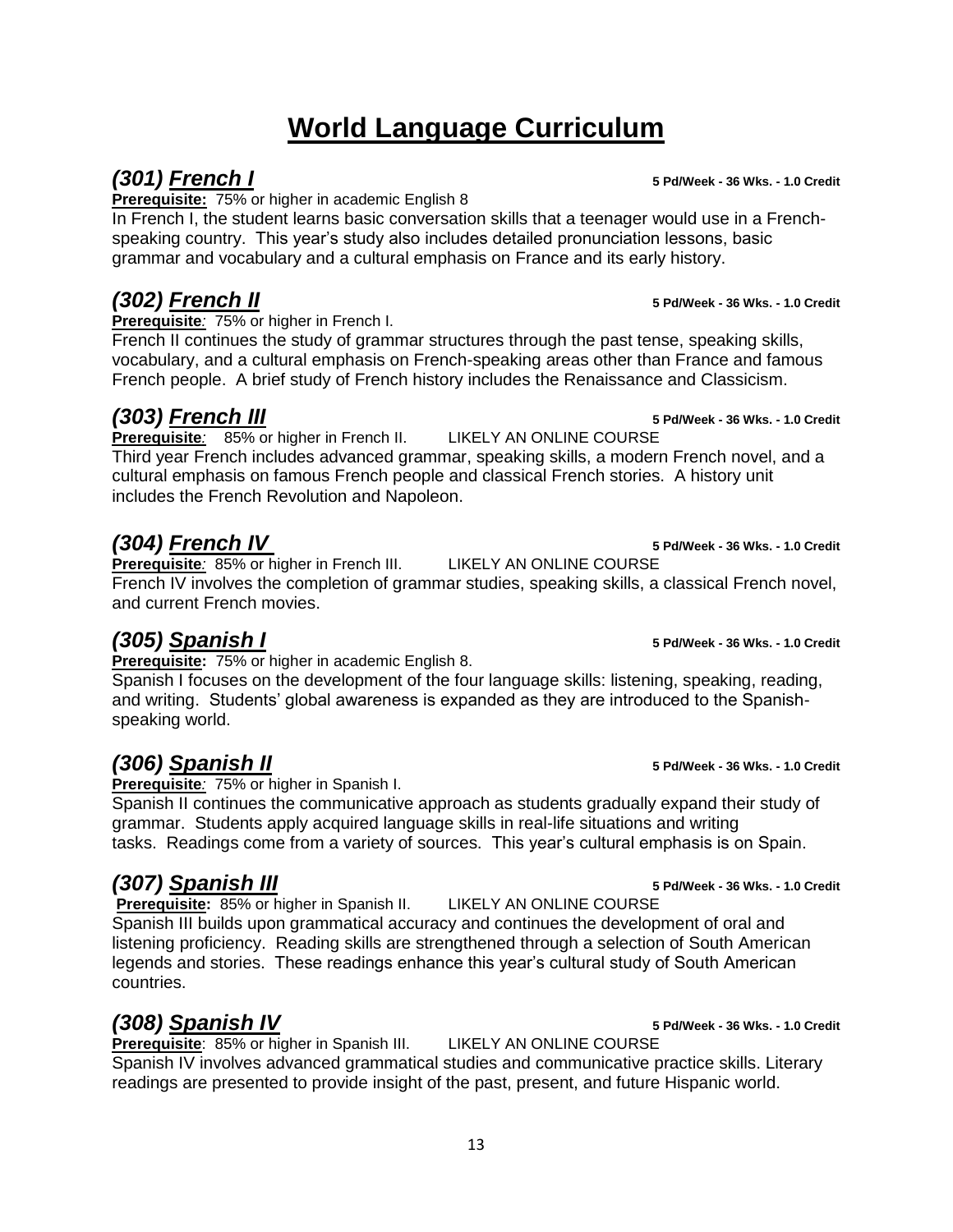# **Mathematics Sequence & Curriculum**

| Grade | Track 1                                                | Track 2                                                 | Track 3                                                                |
|-------|--------------------------------------------------------|---------------------------------------------------------|------------------------------------------------------------------------|
| 7     | Math 7                                                 | Math 7                                                  | Math 7                                                                 |
| 8     | Algebra I (8)*                                         | Algebra IA (8th)                                        | Applied Math 8                                                         |
| 9     | Geometry                                               | Algebra IB**                                            | Algebra IA                                                             |
| 10    | Algebra II                                             | Geometry                                                | Algebra IB**                                                           |
| 11    | Trigonometry                                           | Algebra II                                              | Geometry or<br>Integrated Math                                         |
| 12    | Calculus and/or Math<br>with Financial<br>Applications | Trigonometry and/or Math<br>with Financial Applications | Algebra II, Integrated Math,<br>or Math with Financial<br>Applications |

\**Placement into 7th and 8th grade math will be based upon teacher input, assessments, and classroom performance at the completion of the 6th and 7th grade and subject to the final discretion of administration. Subject to change.* \*\* KEYSTONE EXAM TRIGGER COURSES

**Prerequisite**: Satisfactory completion of Applied Math 8. Algebra I is a comprehensive study of the fundamentals of algebra. In Algebra I A, attention will be given to understanding the language of algebra, real numbers, solving linear equations, graphing, relations and functions, analyzing linear equations, and word problems. This course, Academic Algebra I A, is the foundation for Algebra I B and higher mathematics courses.

# *(428) Algebra IB* **5 Pd/Week - 36 Wks. - 1.0 Credit**

**Prerequisite**: Satisfactory completion of Algebra IA.

Algebra I is a comprehensive study of the fundamentals of algebra. In Algebra I B, attention will be given to solving linear inequalities, solving systems of linear equations, graphing, operations with polynomials, factoring, statistics, and word problems. This course, Academic Algebra I B, is the completion of Algebra I which is the foundation for higher mathematics courses.

**Prerequisite**: Satisfactory completion of Applied Math 8.

Algebra I is a comprehensive study of the fundamentals of algebra. Attention is given to literal symbols, integers, formulas, solving equations and inequalities, graphing, word problems, and operations with polynomials. This course, Academic Algebra I, is the foundation for higher mathematics courses.

#### *(427) Algebra IA* **5 Pd/Week - 36 Wks. - 1.0 Credit**

*(409) Algebra I* **5 Pd/Week - 36 Wks. - 1.0 Credit**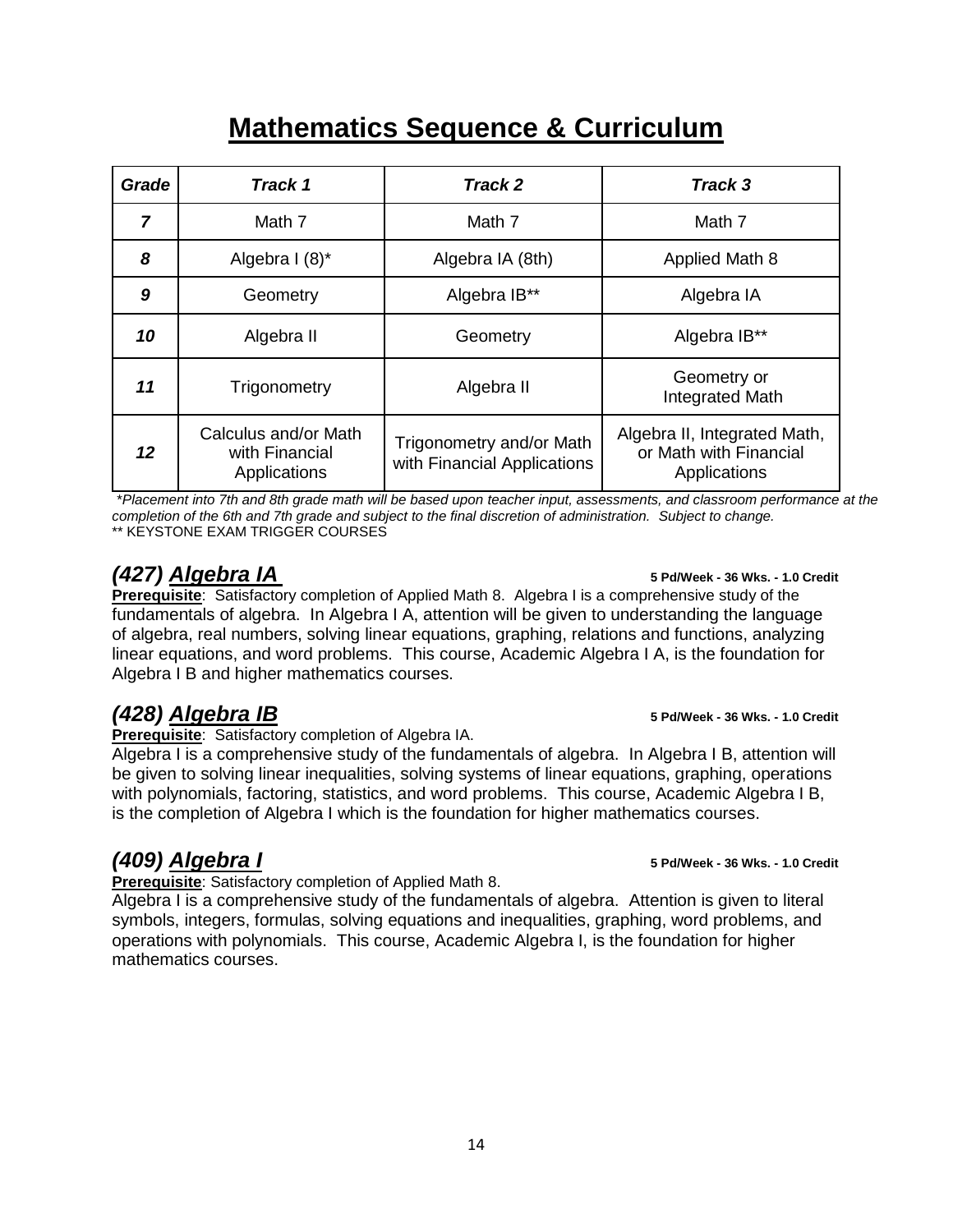**Prerequisite***:* Successful completion of Algebra I & Geometry\*

\*Students who score proficient or better on the 8th grade PSSA and the Algebra I Keystone may take Algebra II and Geometry simultaneously.

This course is a continuation of Algebra I with emphasis on structure and theory. Application of fundamental operations and factoring with polynomials, rational and irrational numbers, solutions of quadratic equations and graphing quadratic functions.

# *(411) Geometry* **5 Pd/Week - 36 Wks. - 1.0 Credit**

**Prerequisite***:* Successful completion of Algebra I.

Geometry is treated as a mathematical system with postulates and theorems. Some of the areas studied include angle relationships, parallel lines and planes, triangle congruence, circle properties, and the Pythagorean Theorem.

## *(413) Trigonometry* **5 Pd/Week - 36 Wks. - 1.0 Credit**

**Prerequisite:** Algebra II (80% or higher)

Trigonometry is designed to prepare students for engineering and Math-Science programs in college to methods of making indirect measurements of angles and distance. Included are the study of logarithms, function of the general angle radian measure, trigonometric identities, and equations.

# *(414) College Calculus* **5 Pd/Week - 36 Wks. - 1.0 Credit**

**Prerequisite**: Algebra II (85% or higher), Trigonometry (85% or higher).

This course is designed to challenge and stimulate students who are college bound. Students will study polynomial, logarithmic, exponential, derivatives, and antiderivative problems. The class is also offered through our College In High School program with the University of Pittsburgh-main campus. Students are able to take the course for a fee as a 4 credit college course. All tests and final exams will be given at CVHS.

# *(461) Integrated Math* **5 Pd/Week - 36 Wks. - 1.0 Credit**

**Prerequisite**: Algebra I.

This course is designed for eleventh grade students with a variety of career or academic interests. This course covers the basics of Geometry and an introduction to Algebra II.

# *(465) Math with Financial Applications* **5 Pd/Week - 36 Wks. - 1.0 Credit**

Math with Financial Applications is the reviewing and strengthening of the fundamental process of mathematics to develop competence. The basic concepts include: addition, subtraction, multiplication, division, fractions, decimals, percent and aliquot parts. Emphasis is placed on understanding the fundamental process of using math skills and concepts in meaningful, reallife situations. After reviewing the fundamental process, a pupil's knowledge and skill are applied to problem solving in personal, business, and/or consumer situations.

# *(124/1241) SAT Preparation* **5 Periods/Week - 36 Weeks - 0.5 Credit Math/0.5 Credit English**

The SAT Preparation course is to prepare college bound students to excel on both the verbal and math sections of the SAT taken for college admissions. Heavy focus on test taking skills, Math/ELA test content, and practice exams. Students will receive an SAT text which they can keep.

*(410) Algebra II* **5 Pd/Week - 36 Wks. - 1.0 Credit**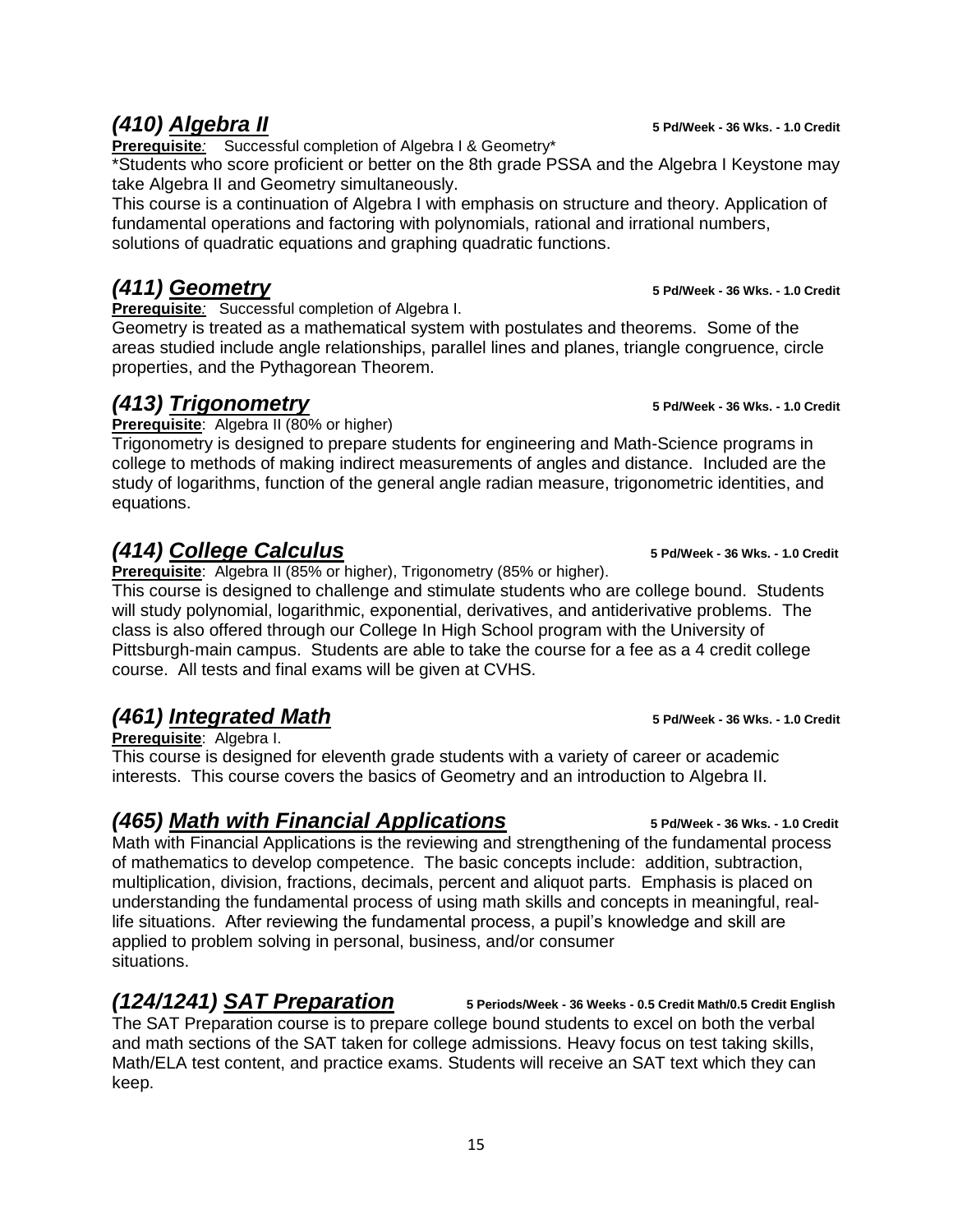|  |  |  |  | <b>Science Sequence &amp; Curriculum</b> |
|--|--|--|--|------------------------------------------|
|--|--|--|--|------------------------------------------|

| Grade          | Track 1                                                                                                                               | Track 2                                                        | Track 3                                                                                                     |  |
|----------------|---------------------------------------------------------------------------------------------------------------------------------------|----------------------------------------------------------------|-------------------------------------------------------------------------------------------------------------|--|
| $\overline{7}$ | Science 7                                                                                                                             | Science 7                                                      | Science 7                                                                                                   |  |
| 8              | Science 8                                                                                                                             | Science 8                                                      | Science 8                                                                                                   |  |
| 9              | Honors Biology I*                                                                                                                     | Life Science                                                   | Life Science                                                                                                |  |
| 10             | Chemistry I                                                                                                                           | Biology I*                                                     | Biology I*                                                                                                  |  |
| 11             | Choices:<br>College Intro. Physics<br><b>Biology II</b><br><b>College Chemistry</b>                                                   | Chemistry I                                                    | Choices:<br>Chemistry I<br><b>Environmental Science</b><br><b>Physical Science</b><br>Earth & Space Science |  |
| 12             | Choices:<br>College Intro. Physics<br>College Biology<br><b>College Chemistry</b><br>Anatomy/Physiology<br><b>Medical Terminology</b> | Choices:<br>Any Track 1 offering<br>or<br>Any Track 3 offering |                                                                                                             |  |

\*KEYSTONE EXAM TRIGGER COURSES

#### *(523) Life Science* **5 Pd/Week - 36 Wks. - 1.0 Credit**

This course covers the first half of the entire Biology curriculum, which focuses heavily on the Life Sciences. This course will give students an in-depth knowledge on the following topics The understanding of cells, organization of organisms, ecosystems, interactions within ecosystems. The students will also be able to compare and contrast basic living organisms with more complex organisms. The class also focuses on the concept of evolution while studying many timelines. It will also help prepare them for the Biology Keystone Exam. Laboratories designed to apply and demonstrate course content will be included.

This course is a continuation of the topics learned in Life Science, with a focus on the Biological Science. Topics include: cellular processes within living organisms including their macromolecules, DNA replication, cell division for reproduction, and the study of genetics. This course will include a cumulative review from Life Science in preparation for the Keystone Exam. Laboratories designed to apply and demonstrate course content will be included.

### *(518) Honors Biology I* **5 Pd/Week - 36 Wks. - 1.0 Credit**

This course encompasses the entire Biology Curriculum mentioned above in Life Science and Biology I. It begins with a discussion of the unique properties of living organisms that set them apart from the nonliving. he presentation of molecular and cellular biology gives a background for the concepts of reproduction and genetics. Understanding the continuity of life and the transmission of characteristics to offspring by hereditary determiners gives meaning to organic variation and scientific classification units dealing with microbiology, multicellular plants, invertebrate animal life, the vertebrae animals, and human biology follow in logical sequence The course ends with a unit covering ecological relationships, pollution, and conservation.

#### *(510) Biology I* **5 Pd/Week - 36 Wks. - 1.0 Credit**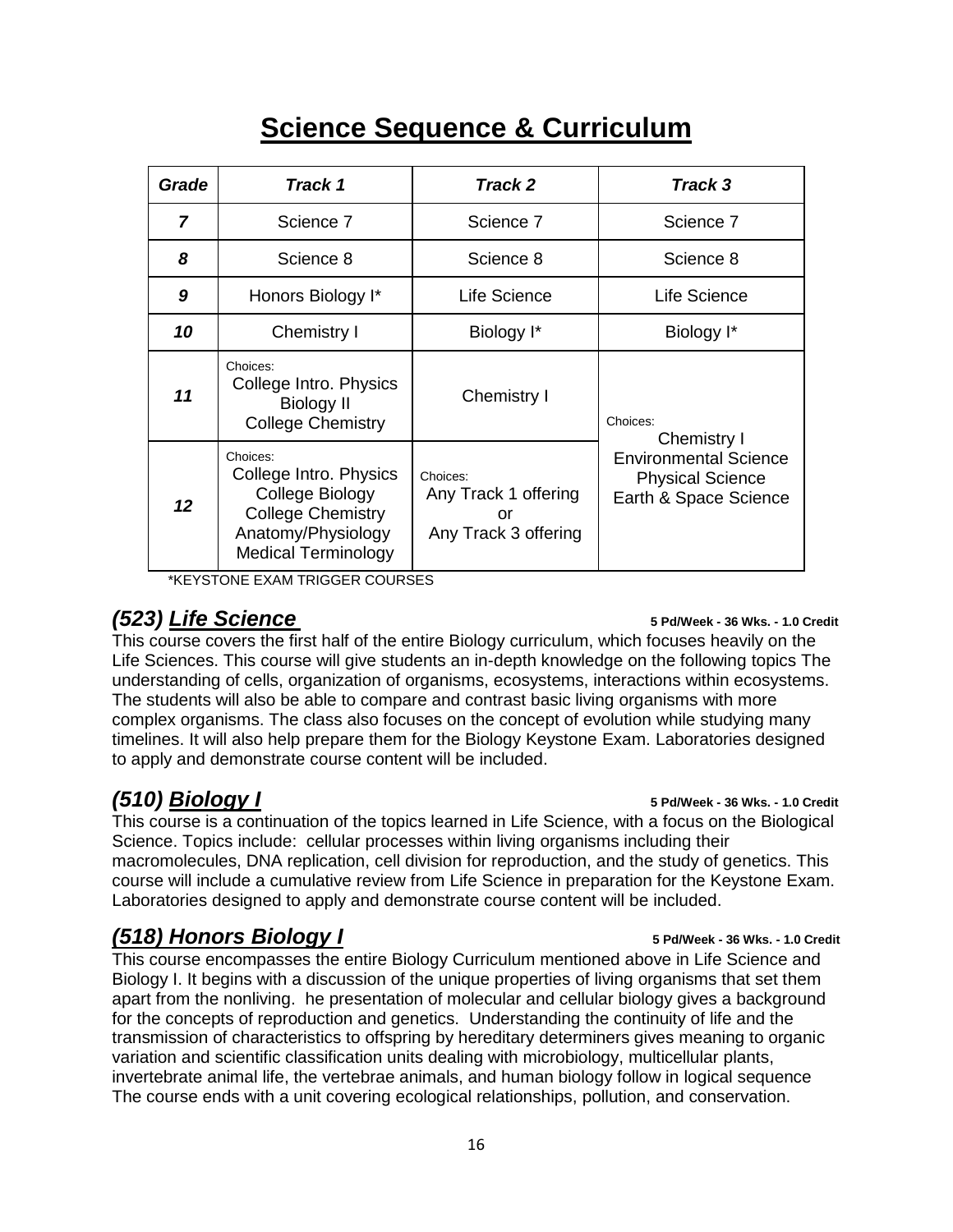# *(511/5111) Chemistry I (with Lab)* **6 Pd/Week - 36 Wks. - 1.2 Credits**

**Prerequisite***:* Biology I, Algebra I, and Geometry

Chemistry I is a rigorous course designed for those who are planning to go to college or for those who are planning to go to a technical school for a job in the medical field. The course will cover various topics dealing with the fundamental concepts in inorganic chemistry. Students in this course will study the periodic table of elements, explore the chemistry of the world around them, and learn how to utilize dimensional analysis to solve a variety of problems. This course includes a lab section to apply the content and classroom discussions. During the lab activities, students will also learn about lab safety, how to use various pieces of equipment, and how to perform many different techniques.

## *(512) College Chemistry* **5 Pd/Week - 36 Wks. - 1.0 Credit**

**Prerequisite:** Chemistry I (75% or higher)

College Chemistry offers students college-level concepts on theories in inorganic chemistry. You would be expanding on fundamental Chemistry I concepts of elements/compounds and stoichiometry (math related to reactions) and probing in areas of gas laws, solution chemistry, chemical kinetics, and in-depth lab activities and writing lab reports. College Chemistry provides a solid background for the student serious about continuing his or her education in a chemistry-related field. This course can be taken for college credit through the College-In-High School Program through Mount Aloysius College.

### *(513) Introduction to College Physics* **5 Pd/Week - 36 Wks. - 1.0 Credit**

#### **Prerequisite**: Algebra II

Physics is the study of the way the universe works. In this course, the students will gain a conceptual and mathematical understanding of the physical world. Physics is tangible, relevant, and challenging. Some of the topics covered are motion, forces, gravity, energy, momentum, and rotational equilibrium/dynamics. There will also be current topics and research covered in additional readings, such as Einstein's Theories of Relativity and the String Theory. The study of physics is a valuable part of the general education of any student. Learning to examine the parts of a problem in order to find a solution will be useful throughout a person's life. In this class, there are also many hands-on labs and projects, such as the building of a catapult and an eggdrop. The class can be taken through Mount Aloysius College to earn four college credits.

# *(515) Anatomy-Physiology* **5 Pd/Week - 36 Wks. - 1.0 Credit**

#### **Prerequisite**: Biology I, Chemistry I

The study of Anatomy/Physiology is essential for those who plan a career in health sciences because a sound knowledge of structure and function is necessary for health professionals to perform their duties adequately. Knowledge of anatomy-physiology is also beneficial to the nonprofessional. This background improves the ability to evaluate physiological activities, understand recommended treatments, critically evaluate advertisements and reports on the popular literature, and interact rationally with health professionals.

### *(509) Earth & Space Science* **5 Pd/Week - 36 Wks. - 1.0 Credit**

In this course, students will get the opportunity to explore four different planetary sciences: astronomy, geology, meteorology, and oceanography. There will be a heavy focus on astronomy- students will learn about the life cycle of a star, constellations, the expansion of the universe, and the creation of our solar system. Throughout the rest of the course, students will investigate the creatures and formations found in the ocean, the geologic history of the Earth, and varying weather patterns across the globe.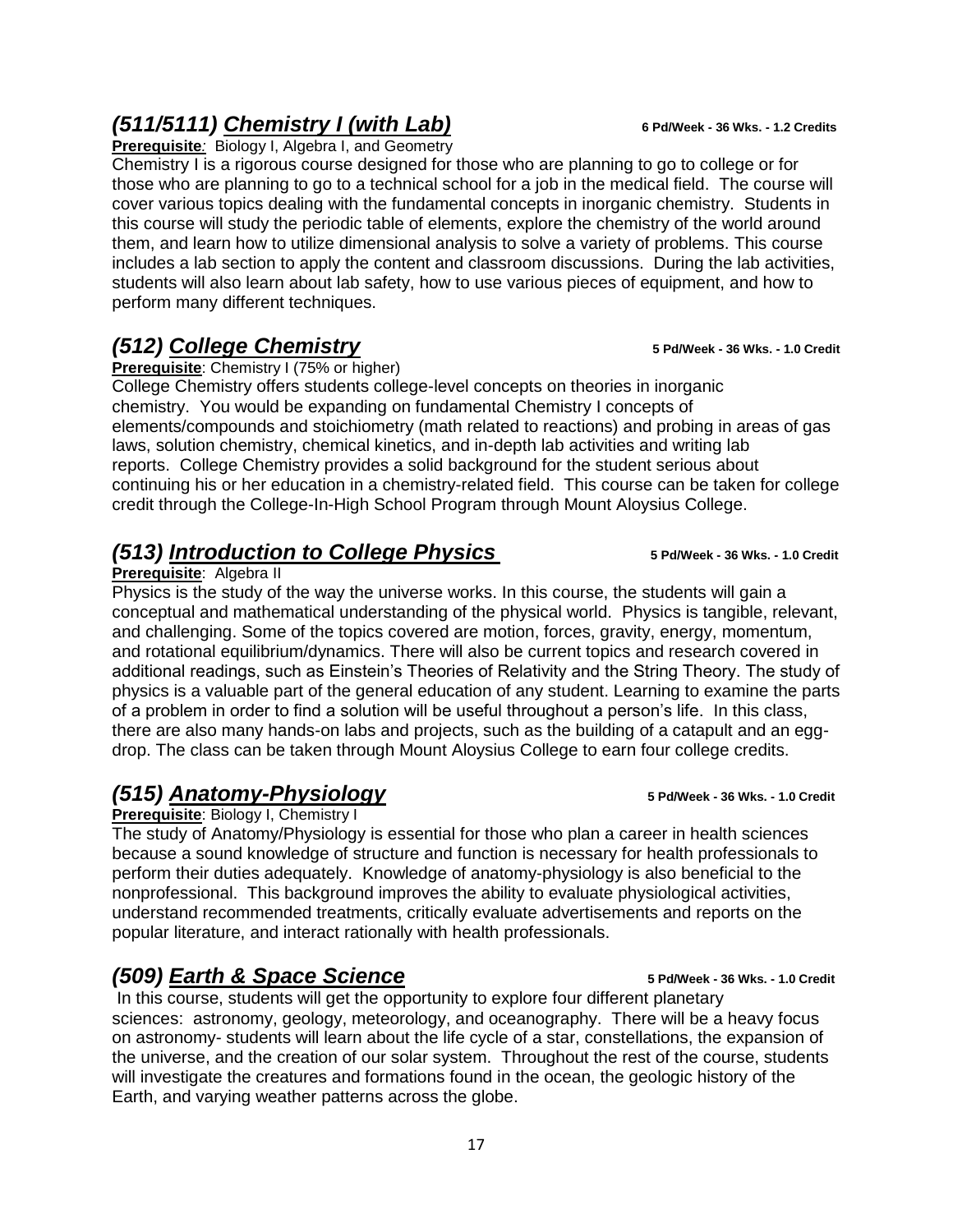### *(516) Physical Science* **5 Pd/Week - 36 Wks. - 1.0 Credit**

In this class the students will have the opportunity to develop skills in observation. This class will explore basic topics in chemistry and physics. Topics to be covered will include using the periodic table, basic compound naming, light, sound, and energy. Material covered will be geared to meet the needs and ability of individual students. The objective of this course is to help students become more aware of the world around them.

## *(517) Environmental Science* **5 Pd/Week - 36 Wks. - 1.0 Credit**

Environmental Science is an integrated science that utilizes concepts from biology, ecology, geology, chemistry, and physics to explore the environment. The course focuses on environmental concerns in the atmosphere, water and soil and the effect that these have on organisms. This course is designed to acquaint the student with the type of work common to research scientists.

**Prerequisite***:* Biology I, Chemistry I

This class will offer you an introduction to biological principles fundamental to understanding animal life. Cell structure, cell function and biochemistry, heredity, molecular genetics, classification of major phyla, and the structure and function of major animal organ systems. This course will be taught through the College in High School program offered by Saint Francis University and will contain the course content equivalent to BIOL III taught at Saint Francis University.

# *(541) Medical Terminology* **5 Pd/Week - 36 Wks. - 1.0 Credit**

This course will focus on the many components of a medical term, including how to properly pronounce and break down a medical term by knowing the meaning of the prefix and/or suffix. The class goes into detail about the components of the human body including diseases and disorder as well as treatment.

#### *(519) Biology II* **5 Pd/Week - 36 Wks. - 1.0 Credit**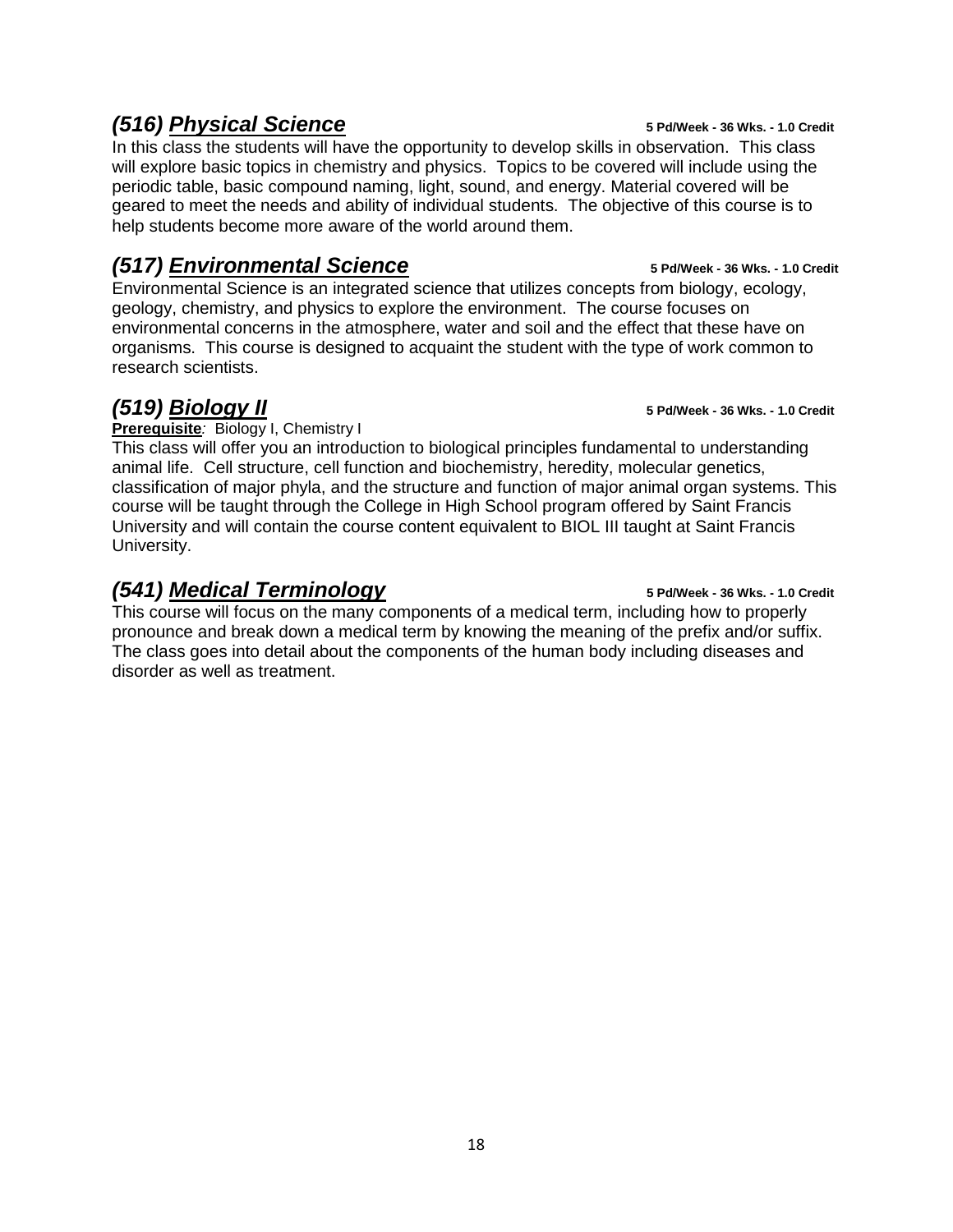# **Business & STEAM Curriculum**

## *(101) Real Life 101* **2 Pd/Week - 36 Wks. - 0.4 Credit**

#### *REQUIRED CREDIT FOR ALL SENIORS*

This course is for seniors. The curriculum for the course revolves as the needs in real life evolve. There is a major emphasis on financial literacy, job/career skills, and community involvement. This is where students will be able to access their community service hours required for graduation. They will meet and discuss with alumni to understand the history of CV. Content and topics are constantly evolving.

## *(007) Introduction to Business* **5 Pd/Week - 9 Wks. - 0.25 Credit**

#### *REQUIRED CREDIT FOR ALL 9th GRADE STUDENTS*

Introduction to Business is an introductory course offered to ninth graders. The main purpose is tp compare and contrast the diversity of the global workplace. Students will learn how to function intelligently in a business economy. Includes topics such as problem solving, personal budgeting, entrepreneurship, looking for employment opportunities, and the basic components of a business plan.

## *(613) Finance I* **5 Pd/Week - 36 Wks. - 1.0 Credit**

**Prerequisite***:* Algebra I, Geometry

Introduction to personal finance, marketing skills, money management, money investment, and the Bird Cage C.U. (branch of GAP Federal Credit Union). Two days a week, students will work in the Credit Union, which provides on the job training and summer job opportunities. Students will learn how to open new accounts, complete member's transactions, and balancing out a cash drawer. The class assists with students learning how to control their money now.

**Prerequisite**: Finance I

An expansion on fundamental Finance I concepts of personal finance, marketing skills, money management, money investment, and the Bird Cage Credit Union (branch of GAP Federal Credit Union). Two days a week, students will work in the Credit Union, which provides on the job training and summer job opportunities. Students will continue to open new accounts, complete member's transactions and balance out a cash drawer**.** 

## *(704) Computer Applications* **5 Pd/Week - 36 Wks. - 1.0 Credit**

*REQUIRED GRADUATION CREDIT- MUST BE COMPLETED ONCE DURING GRADES 9-12.* Computer Applications is an introductory course in personal computers using Microsoft Windows and Office Suite applications. The student will receive hands on experience in MS Windows, Word, Excel, PowerPoint and other programs. It will emphasize the use of computers and technology throughout their high school, college, and future careers. This course will also continue to strengthen the keyboarding skills of each student.

# *(705) Advanced Computer Applications* **5 Pd/Week - 36 Wks. - 1.0 Credit**

#### **Prerequisite**: Computer Applications

Advanced Computer Applications offers a continuation of basic skills, as well as an introduction into Dreamweaver and Photoshop. The materials encountered are a sampling of work situations throughout the course which adds practical realism.

*(614) Finance II* **5 Pd/Week - 36 Wks. - 1.0 Credit**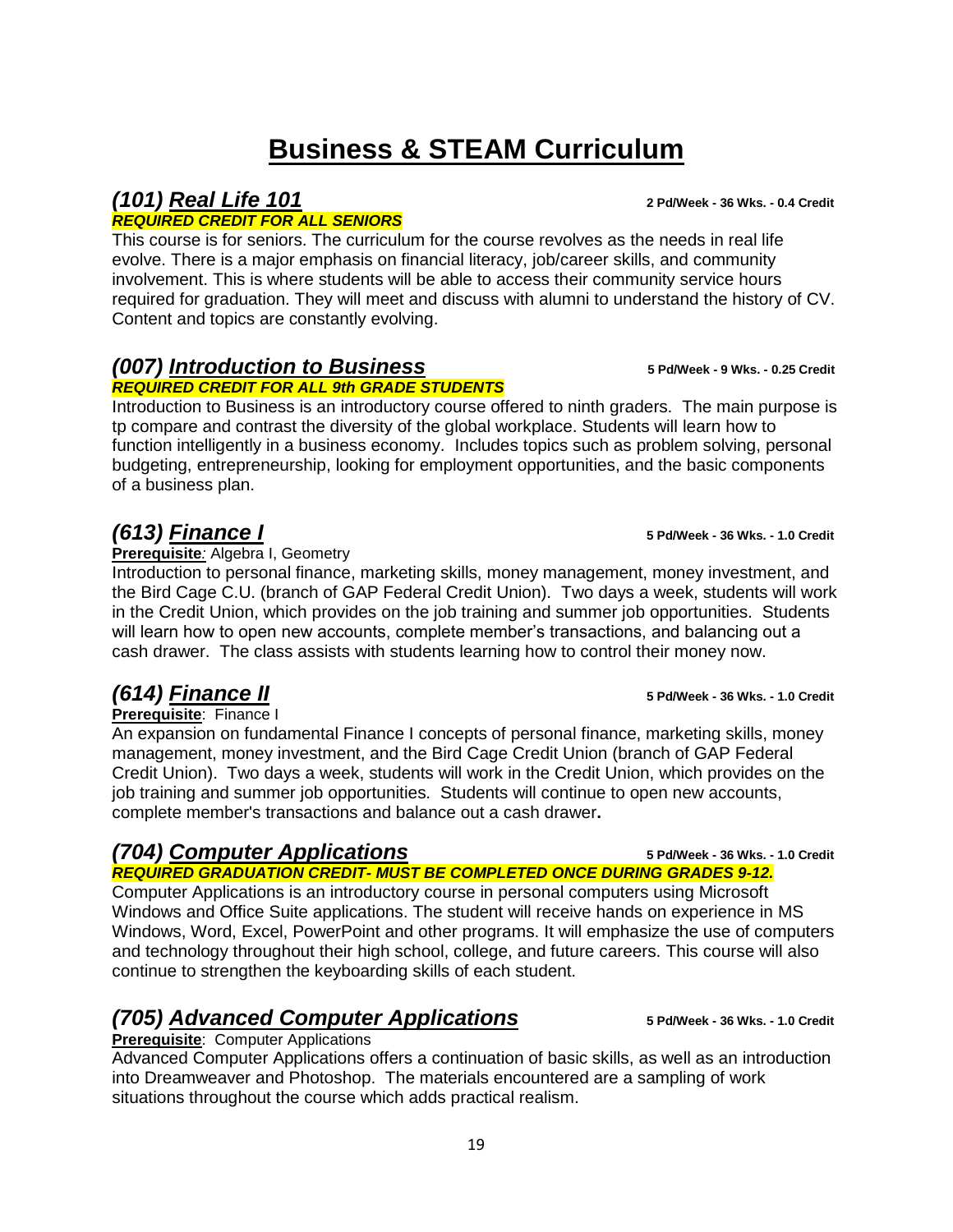# *(706) Web Design I* **5 Pd/Week - 36 Wks. - 1.0 Credit**

**Prerequisite***:* Advanced Computer Applications

Designed for the student who wants to learn how to create effective websites and maintain the current school's website. Students will be introduced to Dreamweaver and CSS to create web pages. Students will learn how to format sites with graphics, links, hotspots, tables, image maps, rollover images, and more. This course teaches the fundamental concepts and skills for working with web pages.

## *(722) Web Design II* **5 Pd/Week - 36 Wks. - 1.0 Credit**

**Prerequisite**: Web Design I

Students will continue to increase their knowledge of Dreamweaver and CSS to effectively create web pages. Students will learn how to optimize images and study the advantages of using image slicing techniques. Students will be responsible for creating a dynamic, interactive school website by maintaining and adding content to the current school's website.

# *(451) Computer Science I* **5 Pd/Week - 36 Wks. - 1.0 Credit**

**Prerequisite***:* Algebra I

Computer Science I offers the history of computers and an introduction to computer programming in Q Basic. This course does not meet the criteria for a math credit for the NCAA Clearinghouse. This is an elective and does not count as a Math requirement for graduation.

## **(***452) Computer Science II* **5 Pd/Week - 36 Wks. - 1.0 Credit**

**Prerequisite***:* Computer Science I

This course is a continuation of Computer Science I. Q Basic text book with programming will be completed along with Internet usage, and a possible introduction to other programming languages such as Visual Basic and C plus. This is an elective and does not count as a Math requirement for graduation.

# *(029) STEAM 9* **5 Pd/Week - 9 Wks. - 0.25 Credit**

A 9-week rotation course that introduces 9<sup>th</sup> grade students to foundational elements of coding. Students will be introduced to basic command statements and applications to real world situations. Additionally, students will continue instruction in the area of STEAM. This course will build on skills that were learned in  $8<sup>th</sup>$  grade in STEAM 8 and  $7<sup>th</sup>$  grade in STEAM 7.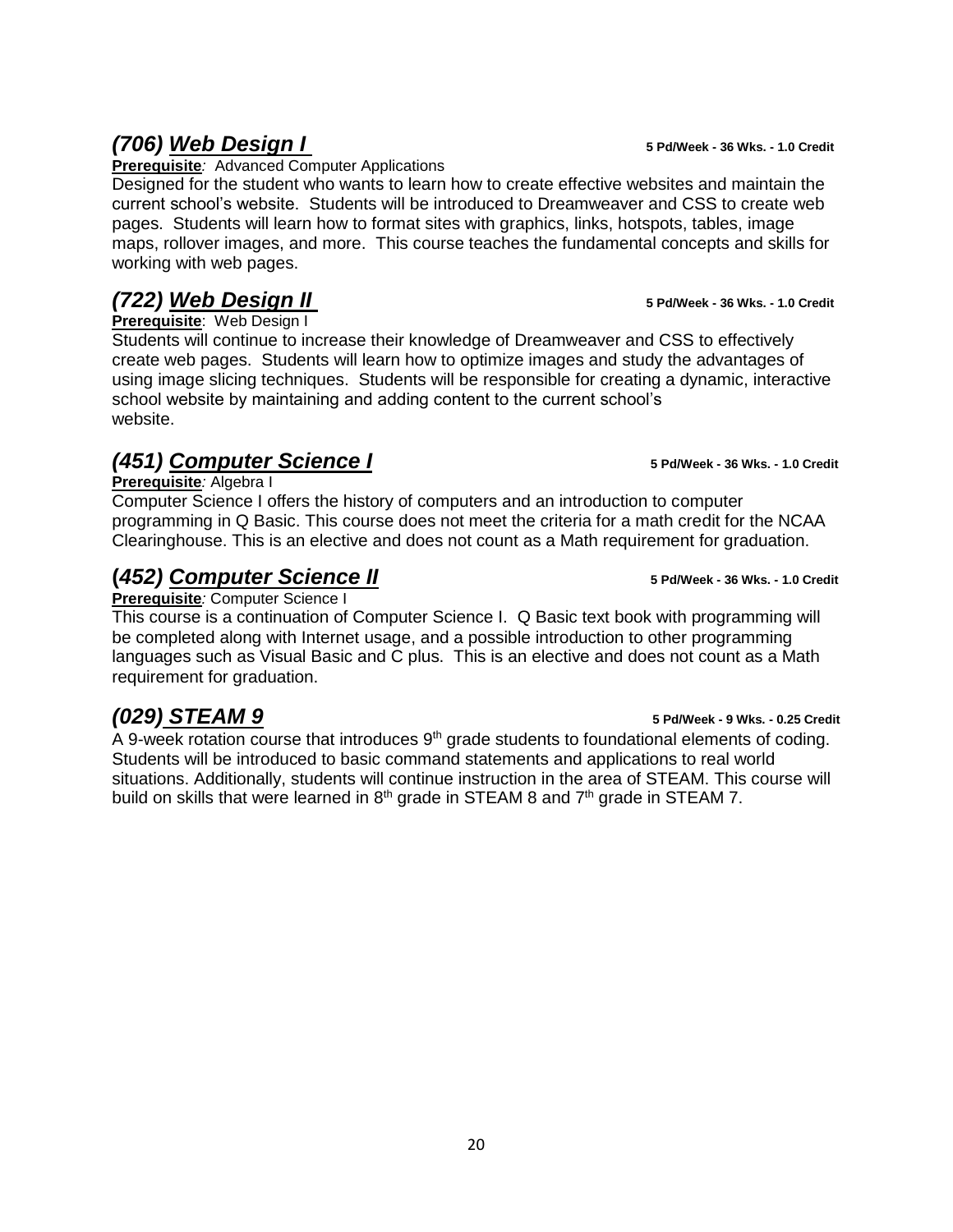# **Family & Consumer Science Curriculum**

### *(709) Family & Consumer Science I* **5 Pd/Week - 9 Wks. - 0.25 Credit**

Students will learn about family structures. They will understand the psychological and physical development of children from birth to two years of age. Students will discuss their own adolescent development. The basics of budgeting will be practiced. Students will understand the ideas of refuse, reduce, reuse and recycle. My Plate are the focus of nutrition as students begin to develop their own dietary guidelines. Fundamental knowledge of kitchen equipment and basic cooking methods as well as sanitation and safety will be learned and practiced. Sewing on a button and hand stitching begin to build their fundamentals of sewing.

### *(710) Family & Consumer Science II* **5 Pd/Week - 36 Wks. - 1.0 Credit**

A more in-depth look at the family and the trends that affect them will be examined. Proper care for children through various stages of their life cycle will be discussed and practiced. Students will discuss their own development and the risks of eating disorders, teen pregnancy and peer pressure. Application and interviewing techniques will be discussed and practiced with the hopes of attaining employment. Food-borne illness, safety and sanitation will be reviewed and enforced. The discussion of key nutrients will allow students to make smart food choices. Students will learn proper procedures for the preparation of various salads, sauces, soups, entrees and desserts. Using a sewing machine and constructing a pillowcase will build upon their previous sewing skills.

### *(711) Family & Consumer Science III* **5 Pd/Week - 36 Wks. - 1.0 Credit**

**Prerequisite***:* Family and Consumer Science II

Students will research the difference between credit and debit cards. The students will construct an apron that will be later used in their kitchen labs. Students will research cuisine around the world and present it to the class. They will then find recipes from that part of the world and prepare it in class. They will use their personal experiences in childhood to compare to their current adolescent life hurdles.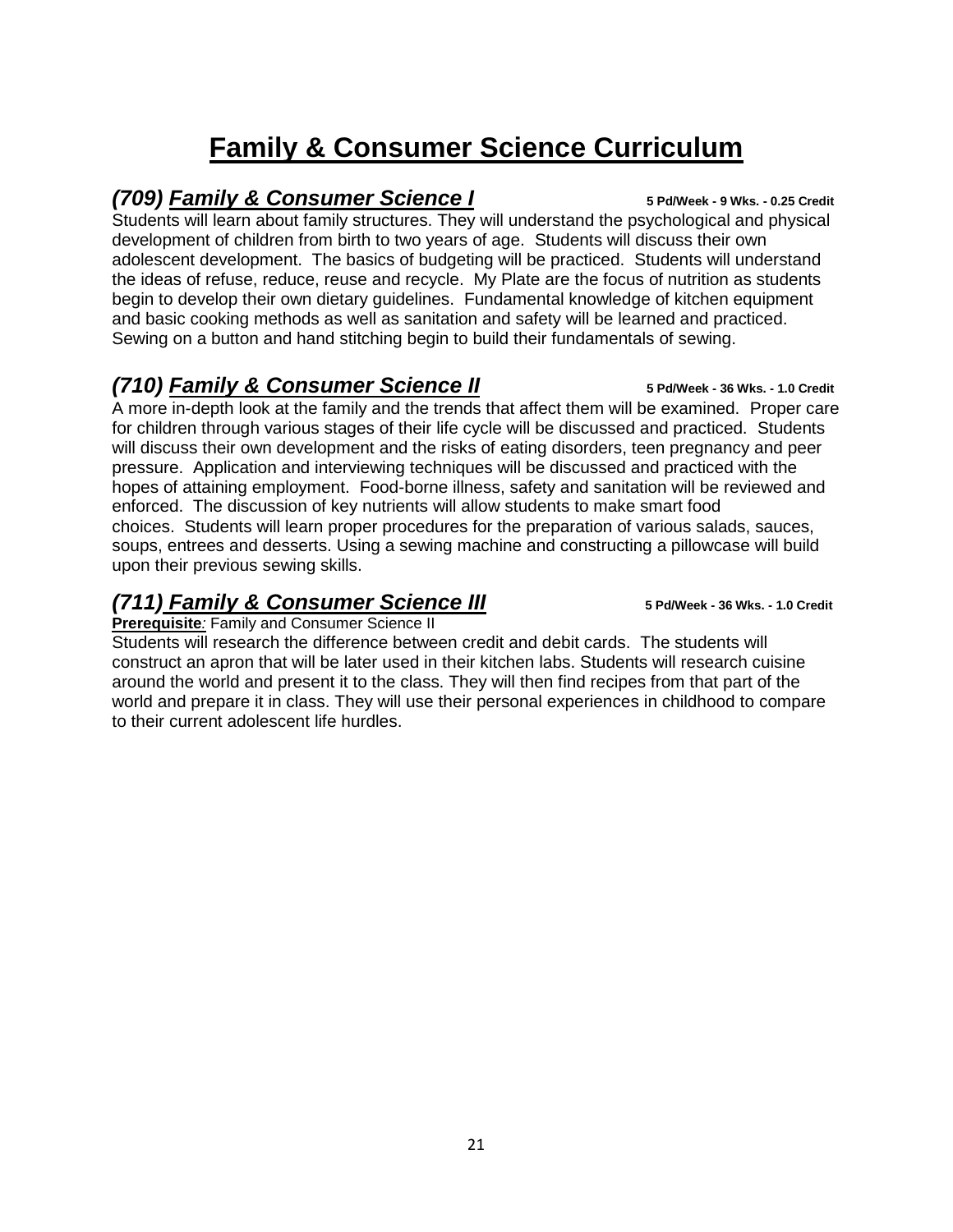# **Fine & Performing Arts Curriculum**

Art I will introduce students to new art mediums and techniques that will allow them to explore their own creative expression through the visual arts. Building upon the skills gathered in Art 8, students will continue to learn more advanced methods, hone their skills, and develop critical thinking abilities through exploration of new materials and discussions of related art history topics. Students will leave this course with a general understanding of a variety of art mediums, history topics, and techniques that they can then apply to additional or subsequent art courses.

## *(708) Advanced 2D & 3D Art* **5 Pd/Week - 36 Wks. - 1.0 Credit**

#### **Prerequisite**: Art I

Art I will introduce students to new art mediums and techniques that will allow them to explore their own creative expression through the visual arts. Building upon the skills gathered in Art 8 and 9, students will continue to learn more advanced methods, hone their skills, and develop critical thinking abilities through exploration of new materials and discussions of related art history topics. Students will leave this course with a general understanding of a variety of art mediums, history topics, and techniques that they can then apply to additional or subsequent art courses.

# *(714) Digital Art & Design* **5 Pd/Week - 36 Wks. - 1.0 Credit**

**Prerequisite:** Art I

Digital Art & Design will build upon students' knowledge of digital art techniques, focusing on programs like Photoshop and Illustrator, to facilitate a knowledge of these programs and how to use them to create art. Throughout this class students will become familiar with the principles of design, pertinent art history topics, and viable careers in the digital arts, such as graphic design. Students will explore topics such as graphic design, traditional design, digital drawing/painting, animation, and pixel art during this course to further their critical thinking skills and creative problem solving abilities.

# *(716) Art Portfolio* **5 Pd/Week - 36 Wks. - 1.0 Credit**

Prerequisite: Adv 2D & 3D (93%+) **OR** Digital Art & Design (93%+) **OR** Instructor approval Art Portfolio will give **senior students** the opportunity to build an art portfolio specific to their personal artistic interests/ abilities. Projects in this class are student-directed, giving students the ability to choose from a wide range of subjects, materials, and techniques that fit their specific portfolio. This class is essential to anyone considering pursuing art in college, as a welldeveloped and consistent portfolio is almost always an application requirement.

# *(0909) Senior High Band & Chorus* **5 Pd/Week - 36 Wks. - 1.0 Credit**

Band offers the student an opportunity to serve his/her school through music performance. It also provides an avenue to further musical growth not only in the performance area but general music knowledge as well. The band student will be expected to perform at concerts, halftime shows, and other school functions. All performances are included in the class grade. Chorus offers an opportunity to sing in a group environment. Through the use of part reading and vocal exercise, a chorus member will be able to improve their vocal ability. The chorus student will be expected to perform at various concerts and activities throughout the school year. All performances are included in the class grade.

*(703) Art I* **5 Pd/Week - 36 Wks. - 1.0 Credit**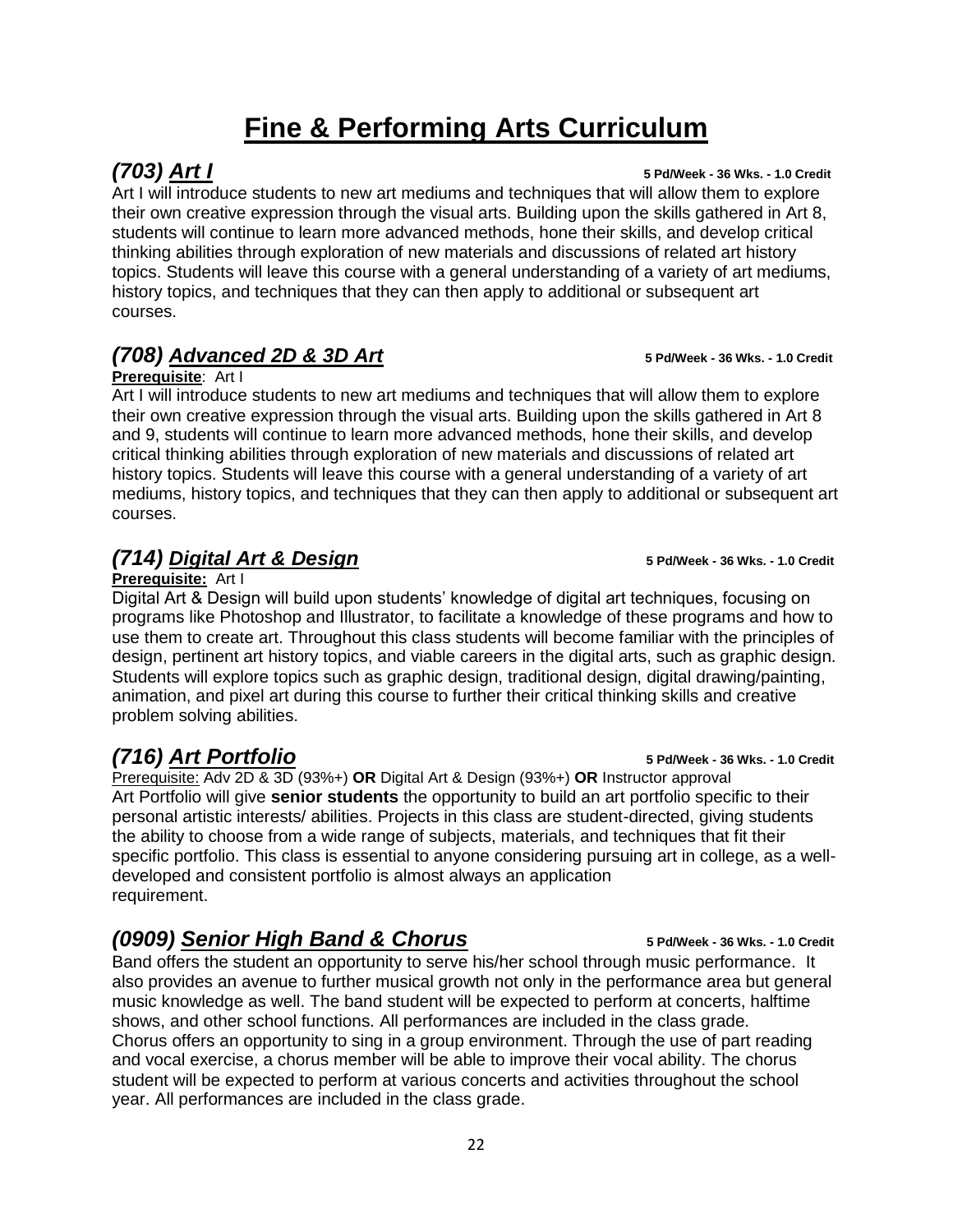# **On-line Learning Electives**

*All course approvals are subject to the course availability through the Open Campus On-Line Learning and at the discretion of the principal.*

#### **Pre-Requisites**:

- Open to students in grades 10-12.
- CV must not offer the course or the course must be impossible to schedule.
- These cannot be used to replace a failed course.

#### **Requirements:**

- Students must adhere to the procedures, policies, and deadlines of the Open Campus On-Line Learning Program.
- Due to the contractual obligations with the Open Campus On-Line Learning Program, once in progress, students are required to complete the elective in its entirety.
- Only one on-line learning elective period is permitted in a school year.
- A grade of "C" or better is required in order to register for additional on-line learning electives in subsequent years.
- Each elective is .5 credits.
- The course requested must be something that either CV does not offer, or that students cannot fit into their schedules.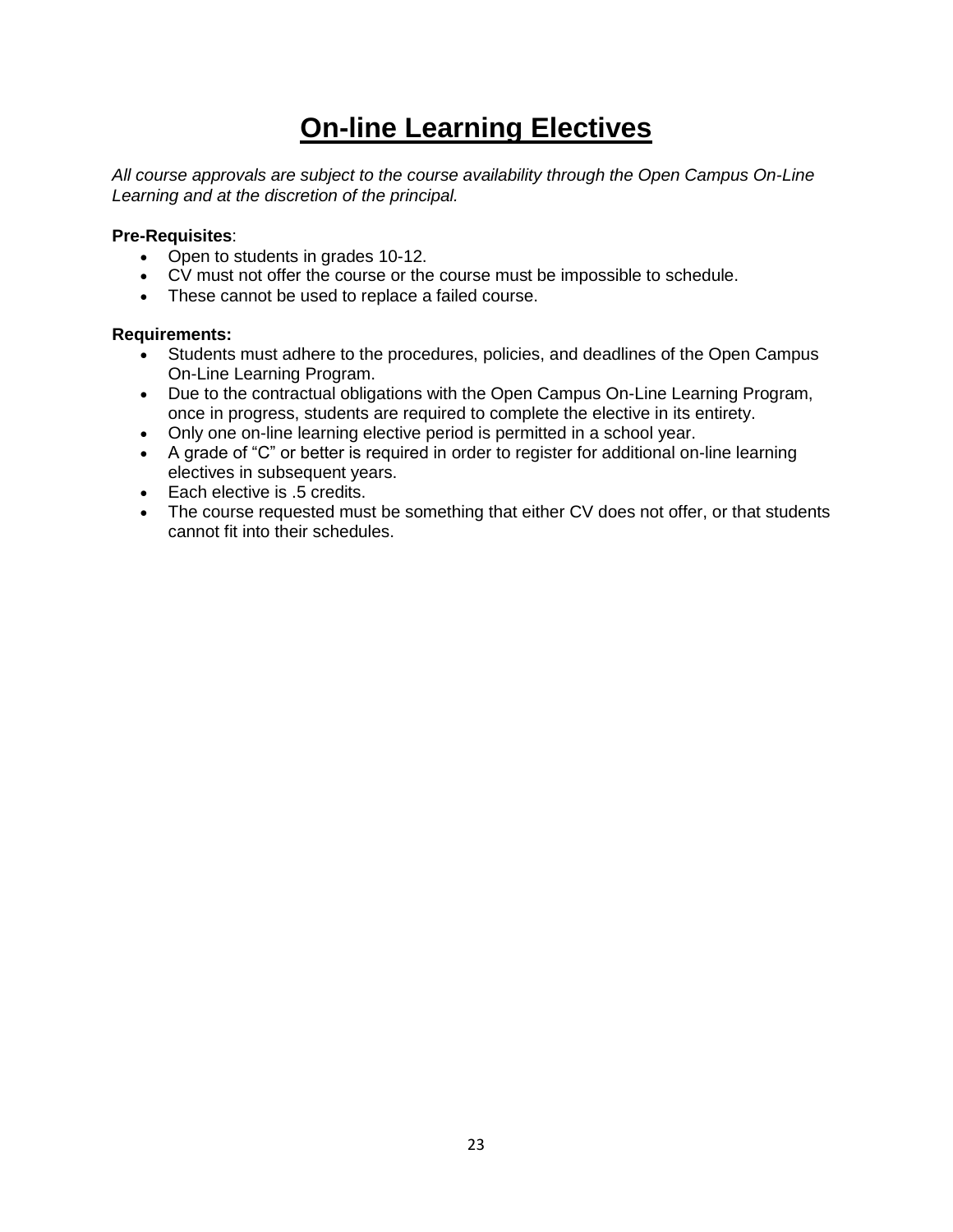# **Admiral Peary Area Vocational Technical School**

### **Admissions Policy**

Admiral Peary Area Vocational Technical School offers fourteen programs of study. This opportunity is available to students beginning in 11th grade, 10th for the Cosmetology Program. Please see your school counselor for more information. The programs are listed below and on the next page with a brief description.

### *(916) Automotive Body Repair*

Students will learn the skills needed to repair, reconstruct and refinish automotive bodies. Instruction includes: the use of hand and power tools, MIG welding, refinishing techniques, estimates and more.

# *(902) Automotive Technology*

Students will become familiar with diagnosis and repair of systems within the modern automobile. Including general maintenance, brakes, electrical, engine heating/cooling & more.

### *(903) Carpentry*

Students will learn the skills needed to plan, erect, install and maintain structures of wood using hand and power tools. Other experience is gained in estimating, layout and designs of structures, types of material and more.

### *(901) Small Engine Mechanics*

Students will learn how to repair, service and diagnose problems among a variety of small internal combustion 2 and 4 stroke engines. Students are also taught service operations, parts management and the basics of a working shop environment.

### *(910) Health Assisting*

Students will learn the skills necessary to assist in various health settings and will be eligible to take the CNA examination upon graduation. This is a great option for students looking to further their careers in the healthcare field.

### *(915) Welding*

Prepares students for the skills needed in the field of welding, cutters and other welding machine operating positions. Students will also become familiar with blueprint reading, various kinds of welding, plasma cutting and more.

### *(906) Cosmetology*

Students will learn the skills needed to care for one's hair, skin and nails. Students will have the opportunity for licensure through the Pennsylvania State Board of Cosmetology after meeting the requirements.

### *(911) HVAC*

Students will learn the fundamentals of installation, repair and maintenance of the equipment and accessory parts used for heating, air conditioning and cooling systems. This program covers basic installations of residential plumbing, sewer/water distribution systems and more.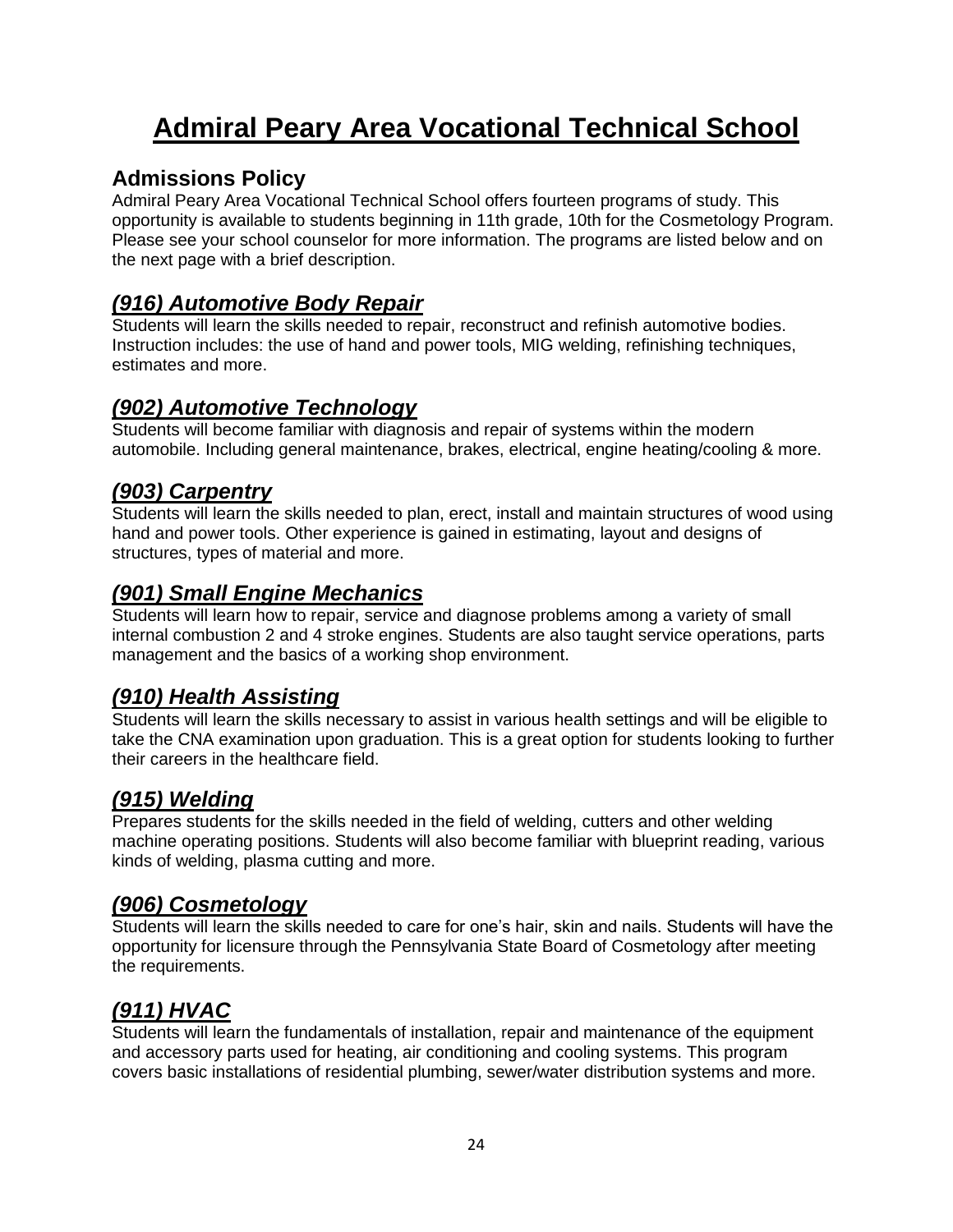### *(914) Masonry*

Students will learn the process of block laying, stonemasons and cement masons. They will practice skills such as mortar mixing, joining bricks, chimneys and more.

### *(917) Networking Technology*

Students will learn how to design, build and maintain computer networks. Skills include basic fundamentals of networking, hands on experience and access to all materials to obtain Cisco CCENT and Cisco CCNA certifications and CCT.

### *(908) Engineering Technology*

Students will learn to use tools and machines used in various metalworking occupations and use programs such as AutoCAD, Inventor and CoreIDraw, participate in BotsIQ Battlebot competitions and learn a variety of other mechanical engineering concepts.

### *(908) Electrical Technology*

Students will be prepared to install, maintain and service electrical equipment, working with magnetic, solid state and programmable motor controls.

### *(923) Early Childhood Education*

Students will gain an understanding of child development and how they learn and grow and have the chance to work with preschool aged children and assist in early learning centers. Upon completion, students will be eligible to earn the Child Development Associate (CDA) credential.

### *(909) Culinary Arts*

Students are trained for entry level employment in commercial, institutional or self-owned food establishments. Skills are practiced on all facets of food preparation.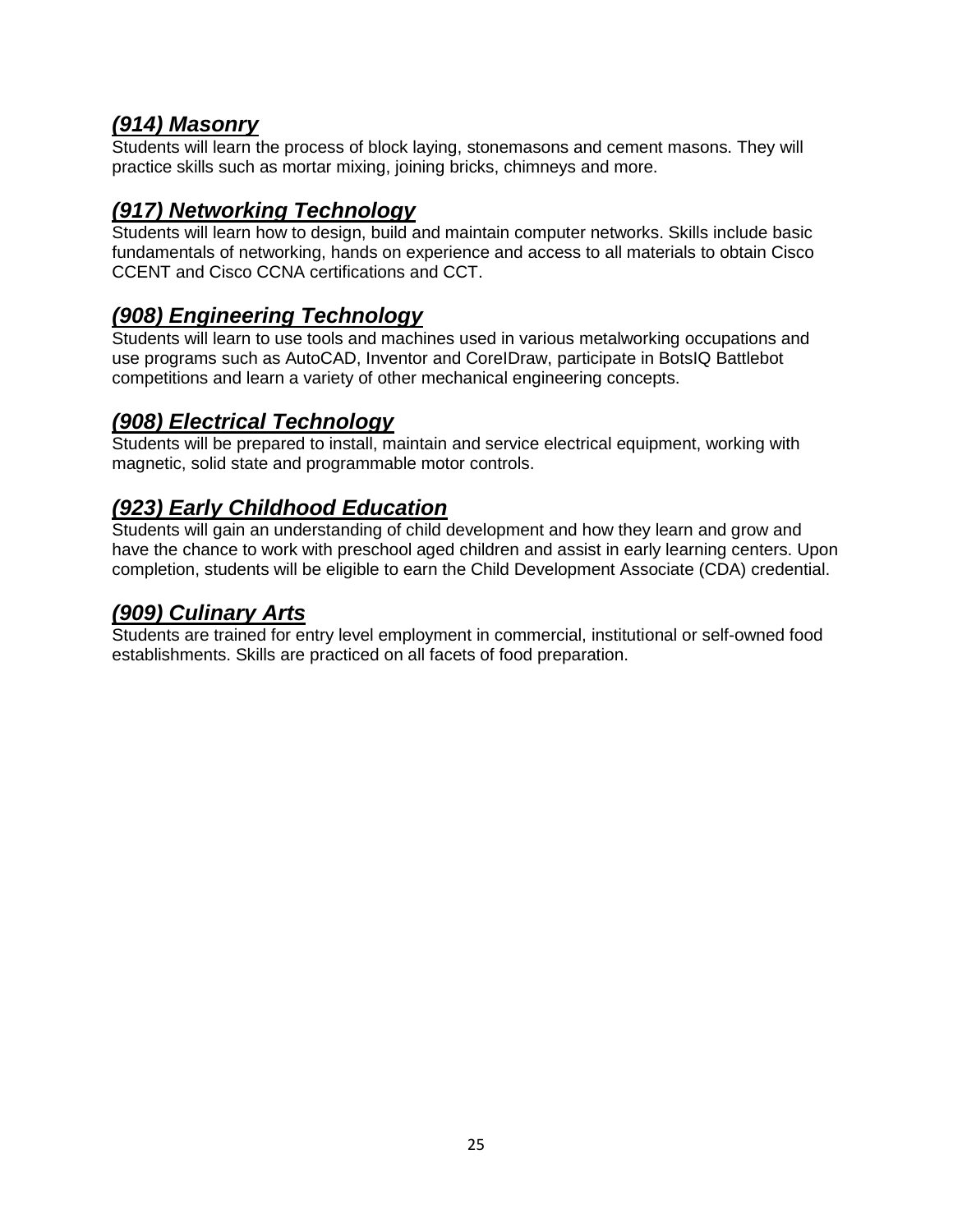# **7 th Grade Sequence**

| <b>Course</b>                                                                                                        | <b>Availability</b>                                    |
|----------------------------------------------------------------------------------------------------------------------|--------------------------------------------------------|
| English, Literature, & Research 7                                                                                    | 2 periods per day - 10 periods per week - full<br>year |
| World History 7                                                                                                      | 1 period per day - full year                           |
| <b>Mathematics 7</b>                                                                                                 | 2 periods per day - 10 periods per week - full<br>year |
| Science 7                                                                                                            | 1 period per day - full year                           |
| <b>Character Education/Choices</b><br>Introduction to Computer Technology<br><b>Fundamentals of Music</b><br>STEAM 7 | 1 period per day - 9 week cycles                       |
| <b>Physical Education</b>                                                                                            | 2 periods per week - full year                         |
| Health                                                                                                               | 1 period per week - full year                          |
| Band & Chorus (can replace study hall)                                                                               | 2 periods per week - full year                         |

# **COURSE DESCRIPTIONS:**

**English, Literature, & Research -**This course is designed to give students a background in reading, writing, speaking, and listening that will serve as preparation for further education. Vocabulary, spelling, and grammar are heavily emphasized. It also covers the basics of research including finding and using appropriate and reliable sources, MLA citations, plagiarism, and the basics of thesis statements. Students write an MLA research paper and work together on presentations. Students also cover the basics of literature including literary terms. Students read several short stories and explore how the various literary elements affect the story. Students also read novels in groups and independently.

**World History 7-**This course will present a study in History from the River Valley civilizations through the Age of Exploration. Topics covered include Ancient Egypt, the Vikings, Aztecs, and many others.

**Mathematics 7-**This course focuses on proportional reasoning and will help students prepare for success in high school math. Students will study numbers, computation, estimation, patterns, functions, basic algebra, probability, geometry, and measurement.

**Science 7-** This course is an introductory Science course for all Seventh Grade Students. The course is designed to allot one quarter for each of the following fields: Biology, Chemistry, Earth Science, and Physics. This class will lay the foundation for material covered in Eighth-Grade Science and help prepare the students for the Eighth Grade PSSA.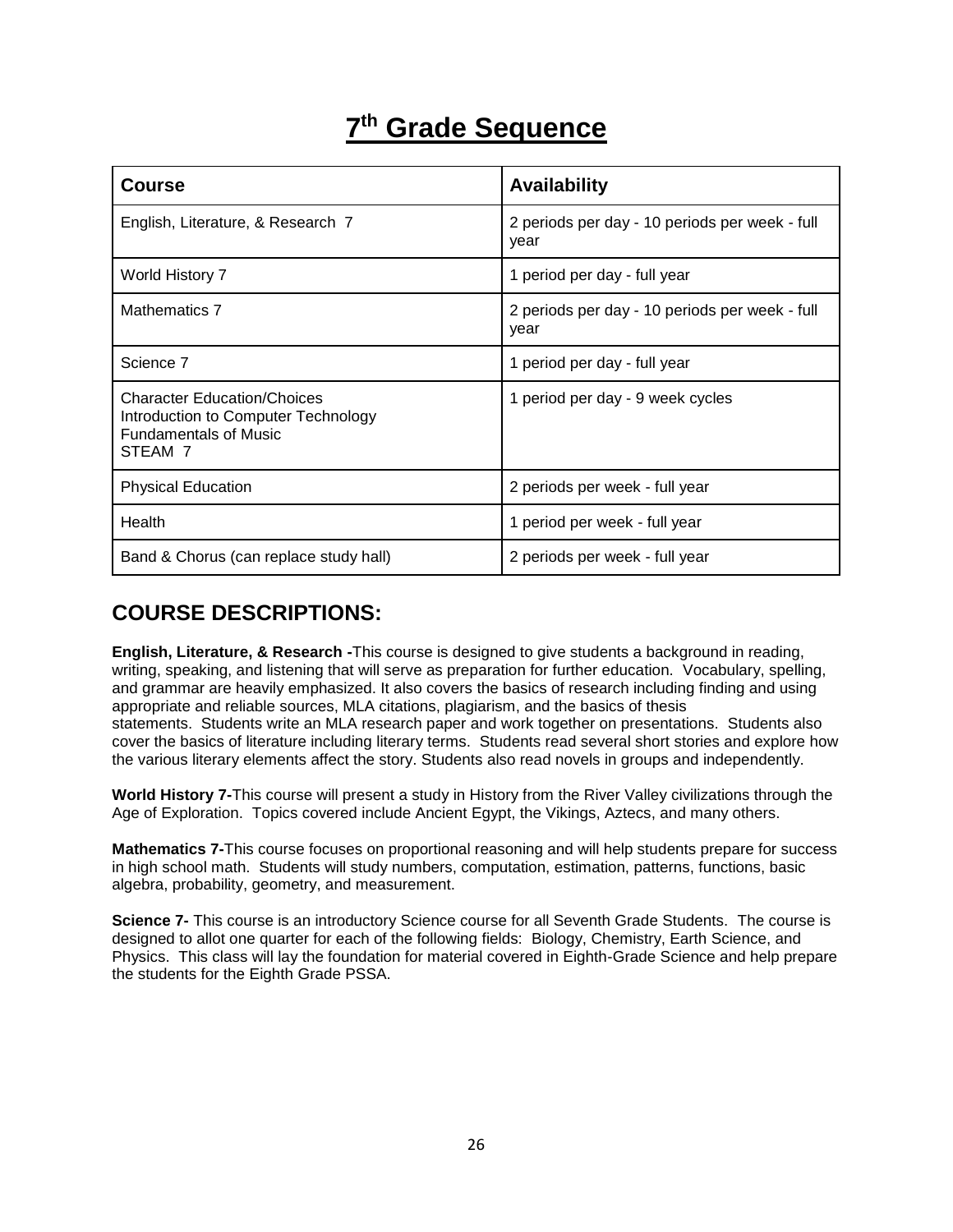# **8 th Grade Sequence**

| <b>Course</b>                                                                                            | <b>Availability</b>                      |
|----------------------------------------------------------------------------------------------------------|------------------------------------------|
| English 8 or Honors English 8                                                                            | 1 period per day - full year             |
| American History I                                                                                       | 1 period per day - full year             |
| Applied Math 8, Algebra IA (8th), or Algebra I (8th)                                                     | 1 period per day - full year             |
| Science 8                                                                                                | 1 period per day - full year             |
| Math Growth Concepts & Applied Communications                                                            | 2 or 3 periods per week each – full year |
| Geography & PA/Local History                                                                             | 1 period per day - full year             |
| Intro to Art 8<br>Introduction to Foreign Languages<br><b>Choices/Study Skills</b><br>STEAM <sub>8</sub> | 1 period per day - 9 week cycles         |
| <b>Physical Education</b>                                                                                | 2 periods per week - full year           |
| Health                                                                                                   | 1 period per week - full year            |
| Band & Chorus (can replace study hall)                                                                   | 2 periods per week - full year           |

**\*Placement in Algebra I and Applied Math 8 will be based upon grades, testing assessments, and classroom performance at the completion of the seventh grade and subject to the final discretion of administration.** 

# **CORE COURSE DESCRIPTIONS:**

**English 8--** This course covers comprehensive reading, writing, speaking, listening, and grammar skills. The course also offers units on speeches, poetry, short stories, drama, public speaking, and preparation for the English Language Art test. Close to the end of the school year, the class reads *The Diary of Anne Frank* which is the dramatization of *Anne Frank: The Diary of a Young Girl*. There is also instruction in research skills. In addition to the units, weekly lessons in spelling/vocabulary and grammar are included.

**American History I -** This course will help students understand and examine American History from the pre- Colonial Period through the 1870s. It will focus on Colonial Settlement, Native Americans, American Revolution, the emergence of political parties, territorial expansion of the 19<sup>th</sup> century, Civil War and Reconstruction, and Industrialization.

**Applied Math 8-** Applied Math 8 is a course designed to prepare students for the PA Core Standards as well as prepare them for high school level mathematics. Students will explore a wide variety of topics including: the number system, expressions & equations, functions, geometry, and probability & statistics.

**Algebra I (8th)**- Algebra I is a comprehensive study of the fundamentals of algebra. Attention is given to literal symbols, integers, formulas, solving equations and inequalities, graphing, word problems, and operations with polynomials. This course is the foundation for higher mathematics courses. Students will take both PSSA Math 8 and Keystone Algebra

**Science 8-** This course is a Science course that is an introductory course for all Eighth Grade Students. The course is designed to allot one quarter for studying various topics in each of the following fields: Biology, Chemistry, Earth Science, and Physics. This class will expand on the material covered in Seventh-Grade Science and help to further prepare the students for the Eighth Grade PSSA. This course will also lay the foundation for future science classes.